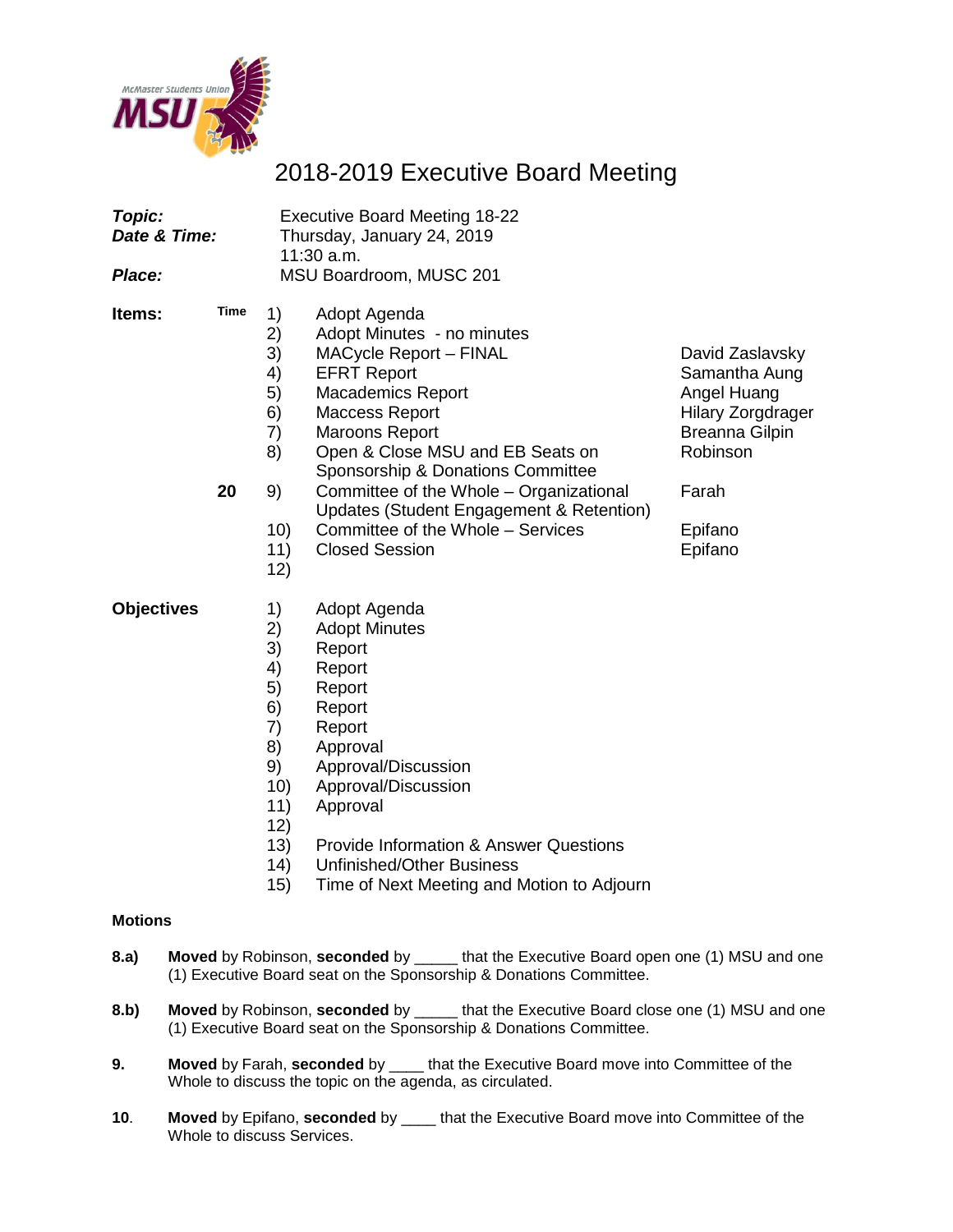#### **Executive Board Meeting 18-22 Thursday, January 24, 2019 @ 11:30am MSU Boardroom, MUSC room 201**

#### **Called to Order 11:32am**

| Present               | Epifano, Florean, Gandzi, Robinson, Roshan, Warwani                     |
|-----------------------|-------------------------------------------------------------------------|
| Late                  | Bertolo, Hackett                                                        |
| Absent                | Farah                                                                   |
| <b>Others Present</b> | J. McGowan (General Manager), V. Scott (Recording Secretary), M. Wooder |
|                       | (MCD), Breanna Gilpin (Maroons Coordinator)                             |

#### **1. Adopt Agenda**

**Moved** by Robinson, **seconded** by Warwani to adopt the agenda, as presented.

#### **Amendments**

**Scott – Strike MACycle Report** 

**Moved** by Robinson, **seconded** by Warwani to adopt the agenda, as amended.

#### **Passes Unanimously**

#### **2. Maroons Report – Breanna Gilpin presented**

**Gilpin summarized the report.** 

#### **Hackett and Bertolo arrived at 11:35am**

#### **Questions**

- Robinson great job with the Winter meeting and re-invigorating of helping other services.
- Roshan stated that this was a great report.
- Warwani stated that it was nice to see the Maroons' presence on campus.

#### **3. EFRT Report – report attached**

**Epifano went over report.** 

#### **4. Macademics Report – report attached**

**Epifano went over the report.** 

#### **Questions**

- Robinson wondered if they could change the name of the textbook Facebook group. Wooder responded that it wasn't necessarily problematic, but they have to look at it if they are managing it from third party or taking ownership over the space. Wooder stated that from the EB standpoint do they put this in their operating policy and put more resources into it, as Huang mentioned that this does take a lot of time. Wooder stated that it was more of a philosophical question if they want Macademics to 'own' the group, is the MSU responsible, and Wooder wasn't sure if they wanted to be.
- Robinson asked how the wiki-thon went. Warwani stated that it seemed like it went well. Florean explained that they were there, and a lot of people came because of the free food and felt that it was successful.
- McGowan asked if the general population uses the wiki. Bertolo responded that in the past it hadn't been successful and it wasn't generally used as it wasn't updated regularly. Warwani responded that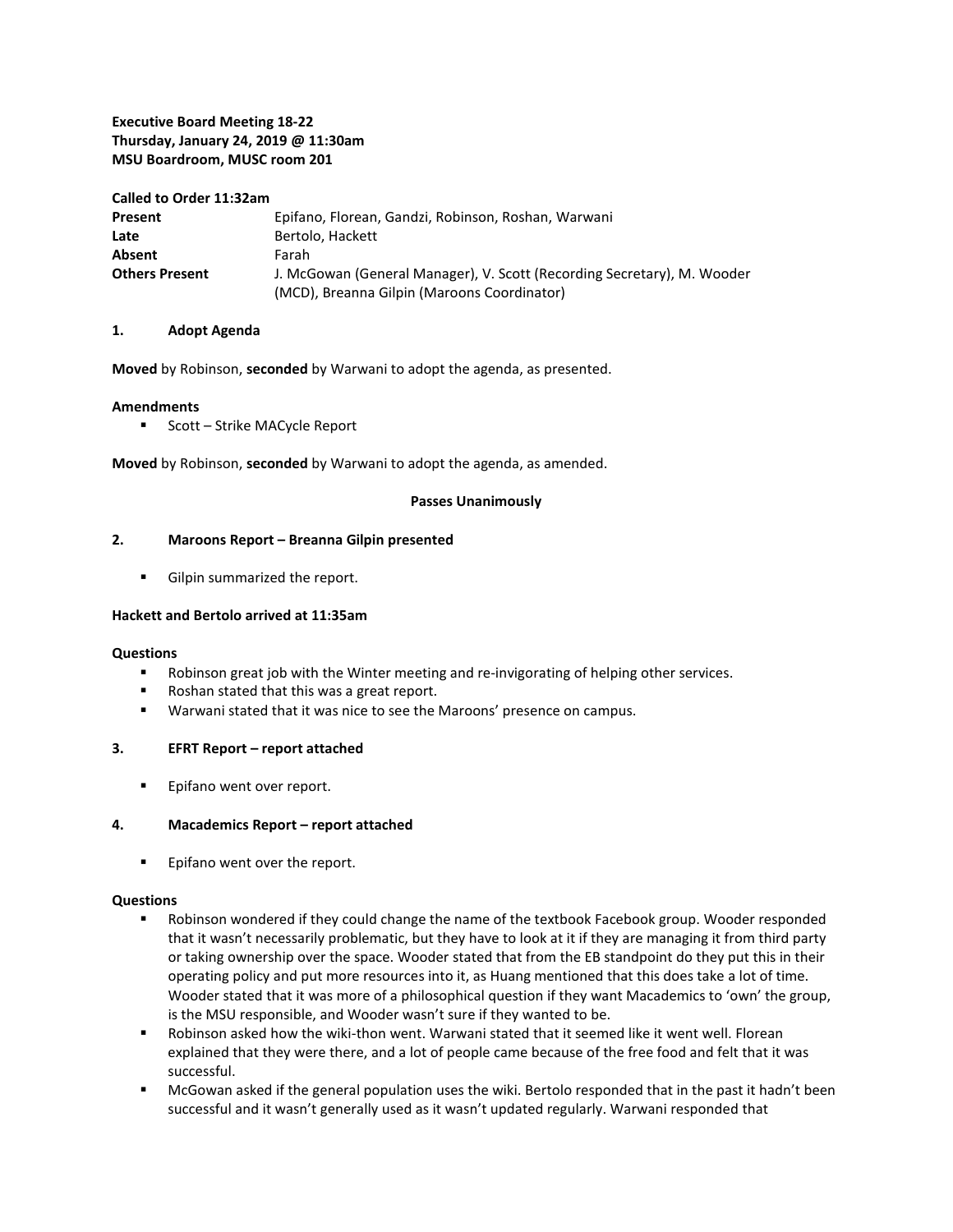Macademics didn't want to promote is because of it not being advertised but it doesn't make sense to overhaul it because they've already put a lot of resources into it. Warwani stated that they think Macademics will now promote it more regularly now that they've had their event. Florean felt that the comments student make about the courses are more useful than the course outlines as every professor has a different thing.

#### **5. Maccess Report – report attached**

**Epifano went over the report.** 

#### **6. Open and Close MSU & EB seats on Sponsorship & Donations Committee**

#### **a) Open**

**Moved** by Robinson, **seconded** by Hackett that the Executive Board open one (1) MSU and one (1) Executive Board seat on the Sponsorship & Donations Committee.

#### **Passes Unanimously**

#### **b) Close**

**Moved** by Robinson, **seconded** by Hackett that the Executive Board close one (1) MSU and one (1) Executive Board seat on the Sponsorship & Donations Committee.

#### **Nominations**

- Robinson nominated Matthieu Eichorn MSU member
- Gandzi nominated self

#### **Passes Unanimously**

#### **7. Committee of the Whole – Organizational Updates**

**Moved** by Epifano, **seconded** by Warwani that the Executive Board move into Committee of the Whole to discuss the topic on the agenda, as circulated.

#### **Passes Unanimously**

**Moved** by Epifano, **seconded** by Robinson that the Executive Board move out of Committee of the Whole and to Rise and Report.

#### **Passes Unanimously**

#### **Rise and Report**

**Epifano reported that the Board had a good conversation about retention and engagement. They stated** that the first topic of the conversation was differences between services having competitive applications and some not having at all, and why. The Board spoke about increased engagement and about how some people apply for services that are able to provide skill development and a community based aspect. Epifano reported that the Board spoke about how FCC changed their branding and developed an increase of volunteers in general, and discussed the commitment of volunteers and how much they really want to be involved. The Board discussed about how different faculties and their involvement in community engagement. Epifano reported that the Board also spoke about burnout within volunteers, what allyship could look like with identity-based services, and resume/CV padding of clubs.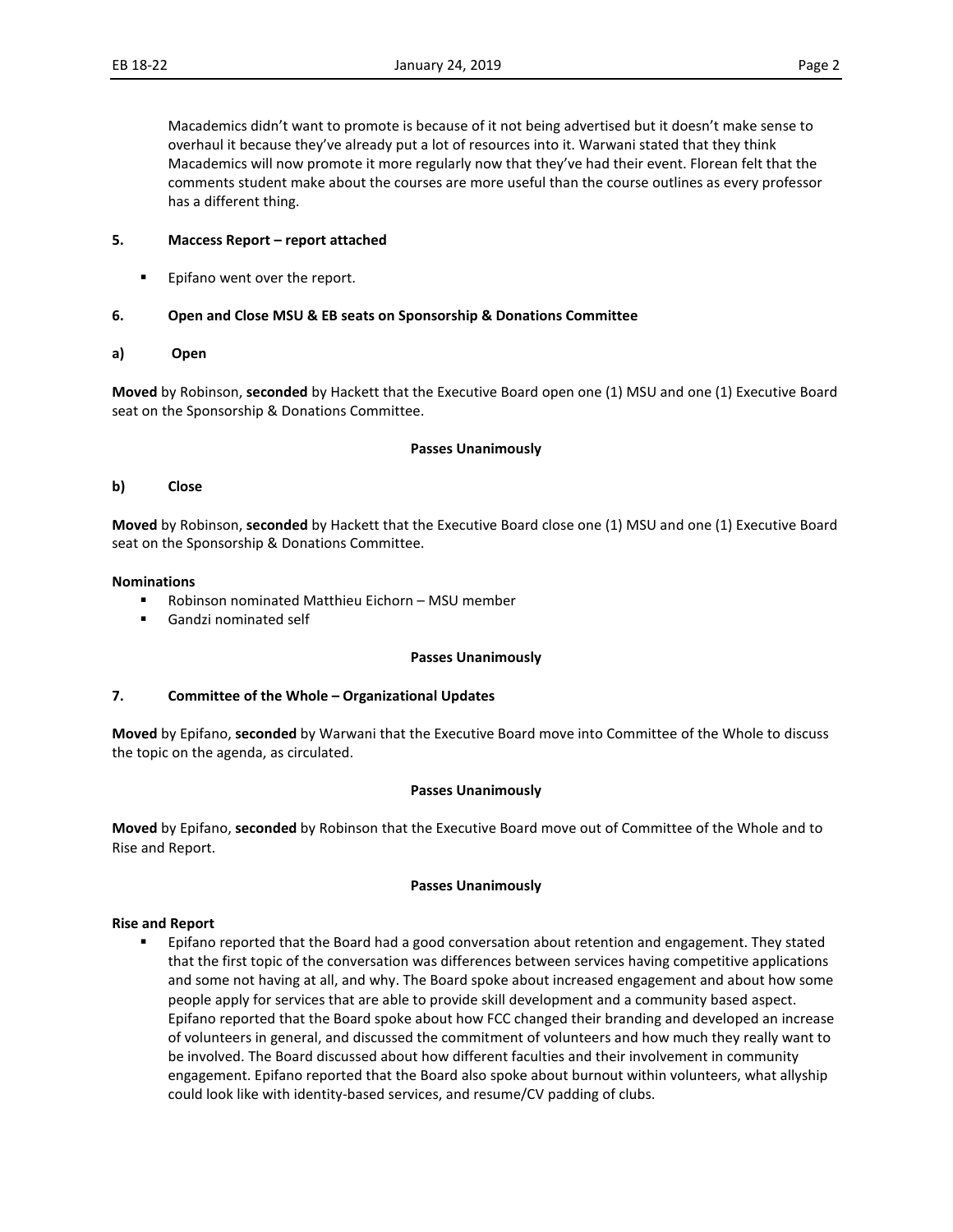#### **8. Committee of the Whole – Services**

**Moved** by Epifano, **seconded** by \_\_\_\_ that the Executive Board move into Committee of the Whole to discuss Services.

#### **Motion Fails due to no Seconder**

#### **9. Closed Session**

**Moved** by Epifano, **seconded** by Robinson that the Executive Board moves into Closed Session.

#### **Passes Unanimously**

#### **10. Return to Open Session**

#### **Information and Questions**

- McGowan reported that there has been a lot of focus on the provincial government's pending ancillary fees plan. McGowan reported that they will be finalizing recommendations and costing on SAB soon, and their meeting was postponed until next week.
- Florean asked how many buses was the MSU providing for the rally. Wooder responded that they have three buses, and 100 students have signed up as of right now and it's capped at 144.
- Warwani reported that she met with Gailene from Services, and Susan Giroux, the Vice-Provost about uploading last year's courses on mosaic. They stated that they seem on board with it. Warwani announced that the new cuts might hurt EFRT getting more funding.
- Robinson announced that SLEF voting was now open, and it opened on Monday.
- **Bertolo announced that on Tuesday they had a meeting with the Deputy Minister of Training, Colleges,** and Universities, and while they asked a lot of questions they didn't get a lot of answers. Bertolo stated that they are working to get other meetings set up with other MPPs across the province. They stated that it will be very valuable that people write MPPs in their ridings. Bertolo announced that they will be working with Mohawk College to figure out this together.
- Hackett stated that the budget submission was basically done, and should be printing soon. Advocacy Week is in a week and a half and they have been having a lot of meetings with councillors. Hackett announced that they, Bertolo, and Da-Re met with Terry Cooke to discuss sponsoring delegate for CLAY.
- Epifano reported that the doors open for Charity Ball at 8:30, and that the buses will be taking the 407 back so everyone who attends the rally will get back in time.

#### **11. Adjournment and Time of Next Meeting**

#### **Time of Next Meeting:**

#### **Thursday, January 31, 2019 11:30am MSU Boardroom, MUSC 201**

**Moved** by Epifano, **seconded** by Robinson that the Executive Board meeting be adjourned.

#### **Passes by General Consent**

#### **Adjourned at 12:38pm**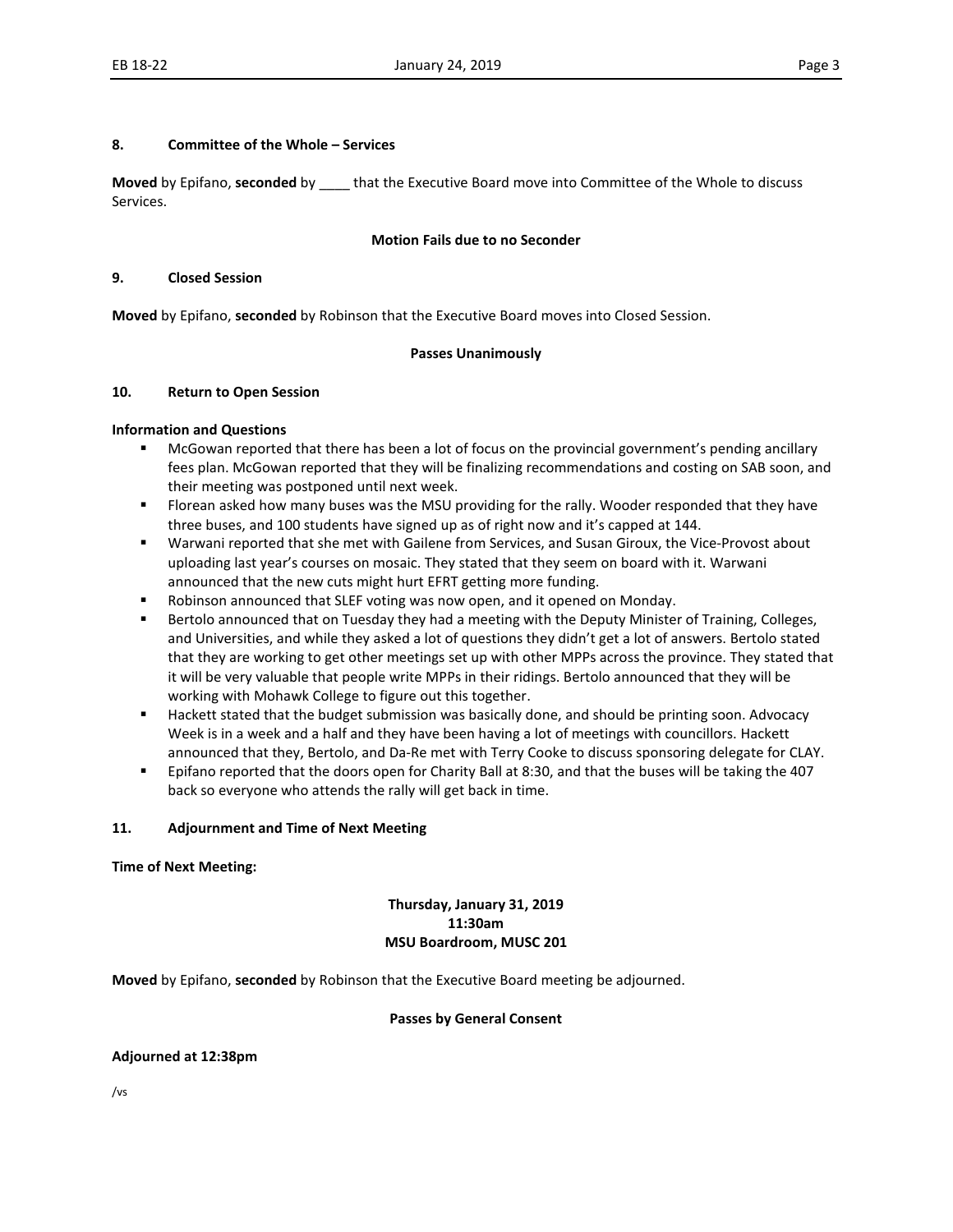

# REPORT From the office of the… MSU Maroons Coordinator

| TO:      | Members of the Executive Board |
|----------|--------------------------------|
| FROM:    | Breanna Gilpin                 |
| SUBJECT: | MSU Maroons Report 5           |
| DATE:    | January 24, 2019               |

## YEARPLAN UPDATE

Upon my hiring, I created a four month plan with unique goals that will be supplemented to this report. I will briefly go into the update on each of the related pillars.

In terms of Athletics, we have had a great start to the semester. The first goal was to increase participation in intramural sports. This term we added an extra team (3 instead of 2) and have had an amazing response from both non reps and reps (I will speak to volunteer engagement later). In terms of non maroon participants, we have reached 25 individuals. This has far surpassed the initial benchmark that I set out in my plan. We have also seen an increase in the number of reps participating which is improving our overall team engagement. It is difficult to attribute the major influx of participation as there are many possible factors – different sports, different nights and different promotion. We made a point to promote free intramurals and the sign up process through our social media platforms in addition to distributing rave cards (both individually and paired with SHECares packages in December). We attempted to add a second volleyball team to accommodate the high attendance, but unfortunately all time slots were full. This is something that we can prepare for next year.

Secondly, Maroons rep attendance at sports games has been very low. We have two major games coming up (Pride Game and Bell Let's Talk). To mitigate low attendance we have decided that these games will be mandatory.

Thirdly, we have reintroduced streaming in the MUSC atrium. In previous years it has been highly successful to stream popular games for any passerbyers to watch. We have booked a date and will be adding more games depending on popularity.

In terms of promotions, we have been regularly adding to stories on our Instagram. Additionally, two posts have been made since winter break. This is in line with the strategy initially proposed in the four month plan.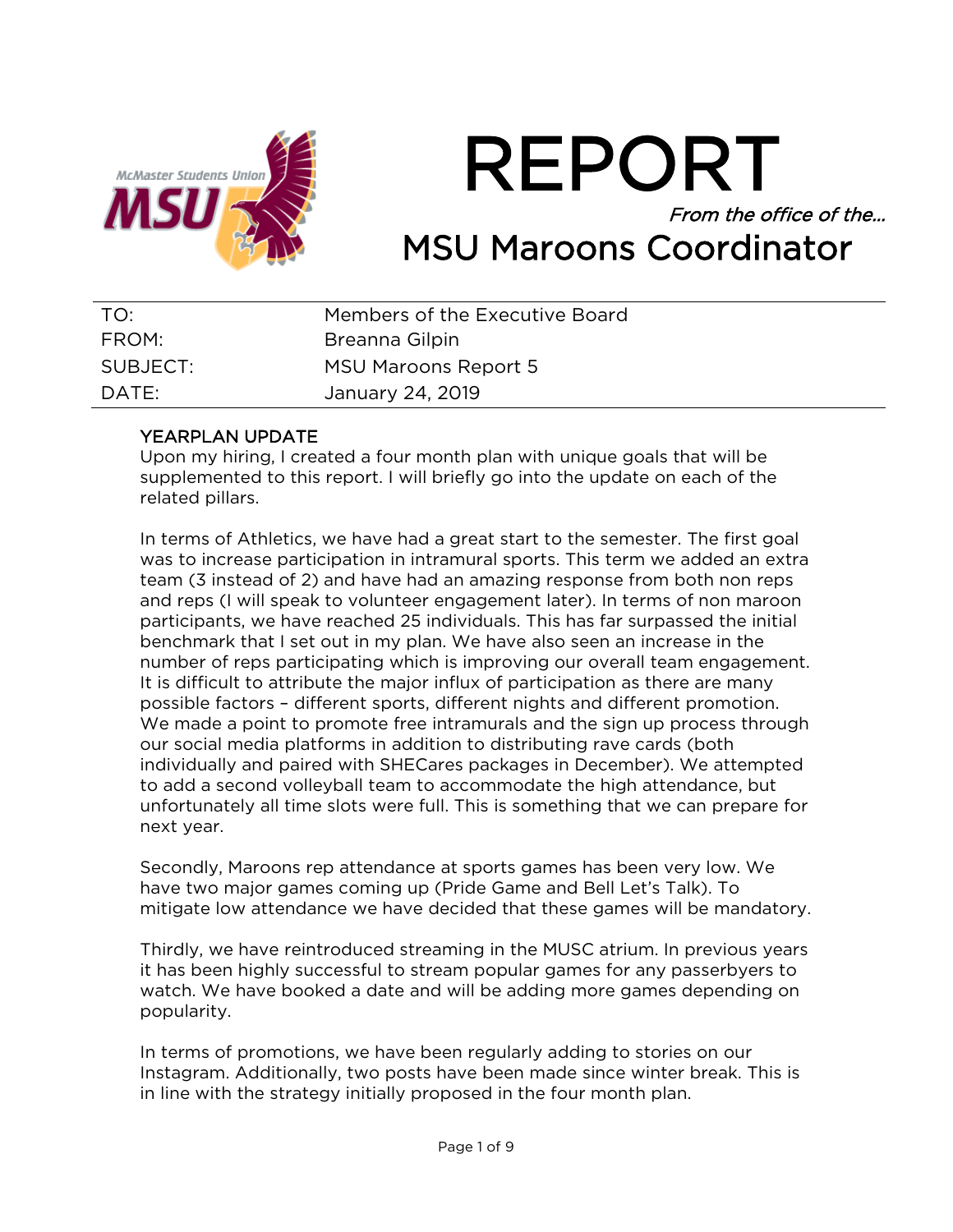In regards to Social, Maja executed a wonderful Destressor in the Grind café. The event "Warm Fuzzy and Study" had 529 people interested and 70 people in attendance on Facebook. She was able to execute a wonderful event that students really wanted to see and participate in. Maja outdid herself with the concept as well as the execution. Additionally, we had one of the largest rep sign ups for this event – increasing our overall volunteer engagement. If we are to have an event like this again, we may switch to a larger venue or increase the overall duration so as to see more students!

For volunteers, we have had two events. The first was a volunteer appreciation during exams. It was over a long period of time and we saw a low percentage of reps come out. I can attribute the low attendance to several things – the timing (eve of the first day of exams) and I also believe the state of coordinator made people feel a little unsure about attending. The team was in a sort of limbo and it was a strange dynamic. Going forward we have a few events planned that we hope will have greater attendance.

Finally, I conducted a mandatory "Winter Term Meeting" the first Thursday of school. In this meeting I outlined the expectations of the team and together we discussed the commitment levels on the team (as they have been severely lacking). We also went through the Maroons Agreement that was distributed shortly after my hire. All reps have signed the Agreement and are now aware of the expectations including mandatory events and the number of supplementary events that should be attended. My goal was to regain a sense of comradery and love for this team. I also wanted to establish myself as the leader of this team. Additionally, I wanted to gather feedback from individuals to incorporate more fun and love into the team. I think that the meeting was successful, but this will be determined by our upcoming engagement.

## SERVICE USAGE

Since the last EB report we have not had a lot of events (due to winter break). We are preparing for a large influx of events in the coming weeks collaborating with FYC, SCSN, Clubs, PCC and several others!

## PAST EVENTS, PROJECTS & ACTIVITIES

As mentioned, we held a destressor that was very successful. We also collaborated with SHECares to distribute care packages during exam seasons. These packages included nice items as well as our intramurals handouts!

As previously mentioned, we have had a volunteer appreciation event and a Winter Term Meeting.

## UPCOMING EVENTS, PROJECTS & ACTIVITIES

## Presidential Elections Tabling

MSU Advocacy has asked that we help tabling over these two dates to inform students on how and when to vote. This collaboration will give our team an opportunity to engage with the undergraduate population and connect them to their advocacy within the school.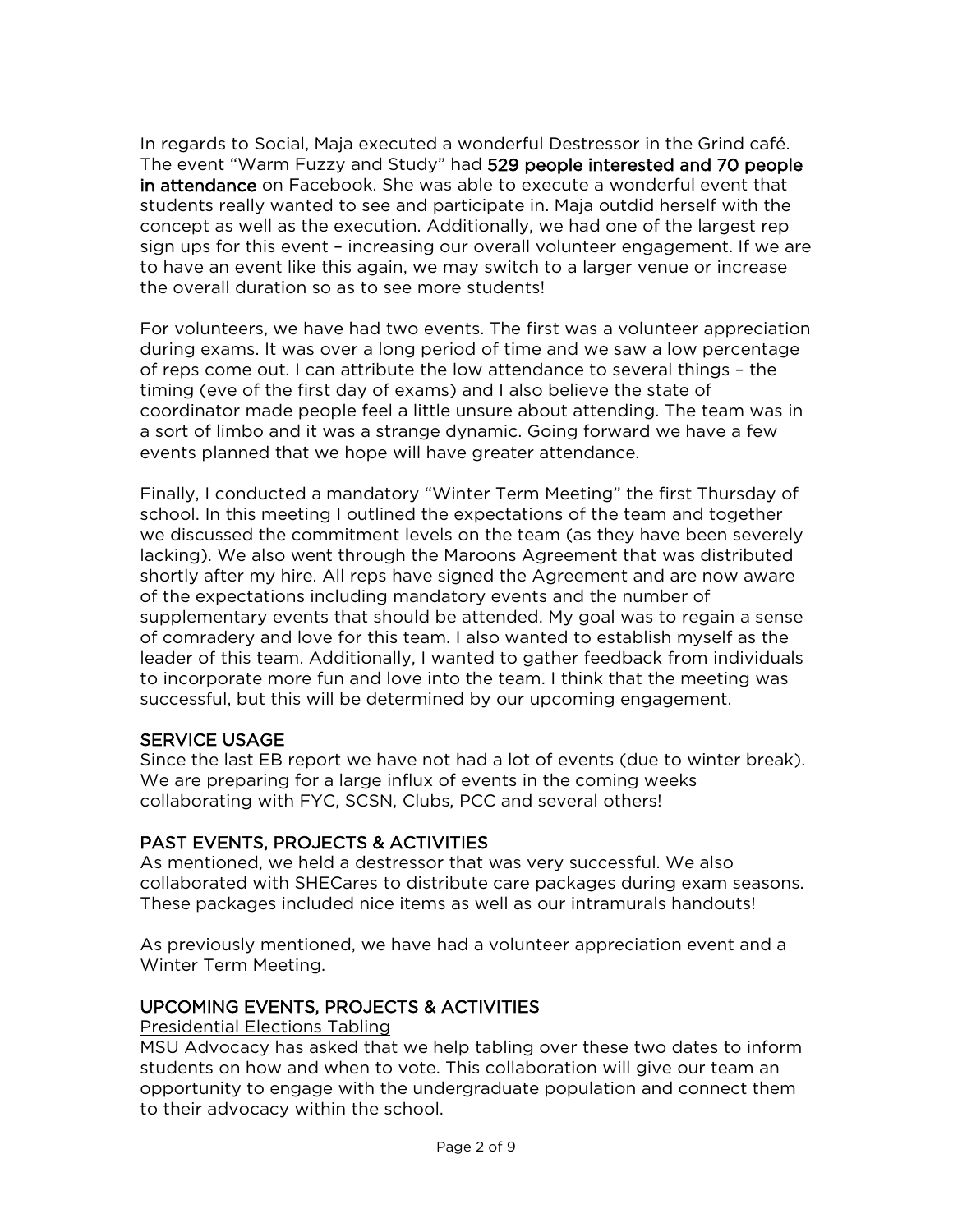#### Bell Let's Talk Game

In collaboration with Ath&Rec we will be attending the Bell Let's Talk Game. This event will be focused on de stigmatizing mental health and will allow us to engage with one of our pillars – athletics. Recognizing that athletics participation does not enthuse this team as in previous years, we have made this event mandatory in order to see a lot of support for a great cause!

#### Interview Livestream

Similar to the house hunters event we held in first term, there will be an interview livestream for all years. The purpose of the livestream is to answer any questions that the general undergraduate population has in regards to applying for any rep position for the upcoming year. We will be distributing a google form to poll the masses and answer any pressing questions!

#### NHL Streaming in MUSC

As in past years, we will be streaming a popular game in the MUSC Atrium. We have decided to show a TML vs. Ottawa Sens game. The hope is that this involved two popular teams and is in an area that can engage with a lot of people. We will likely provide snacks. If successful we may host again!

#### Applicant's Workshop

In collaboration with FYC, SPARK, CLAY and Horizons we will be helping with the applicant's workshop. Our exact role is still being finalized. We have a lot of events in February and don't want to be too demanding on our reps. We do see this as a great opportunity for reps who like to engage with students in a more personal environment.

#### Pride Game

This is another mandatory sports game that we have coming up. This is in collaboration with the PCC. Our reps will be attending and supporting our athletes as well as celebrating pride! We are all very excited. For this event we have also reached out to the external community as we have several groups that we may reserve seats for!

#### Skate Night

This event is in collaboration with SCSN. We are going to meet at MUSC atrium and bus with students to Pier 8 for a night of skating. We will also be providing snacks and hot chocolate in the William's beside the skating rink.

#### Compost Education Campaign

This event is in collaboration with MSU Advocacy. Our role is still being determined but we will be helping in promotion and education!

#### Smitten for Maroons/FYC

This event will be held in celebration of Valentine's day! We have ordered cookies and icing from Cake and Loaf (a local Hamilton business) for decorating and will be simultaneously be holding a coffee house. This event is similar to Pumpkins, FYC and everything Nice held in October.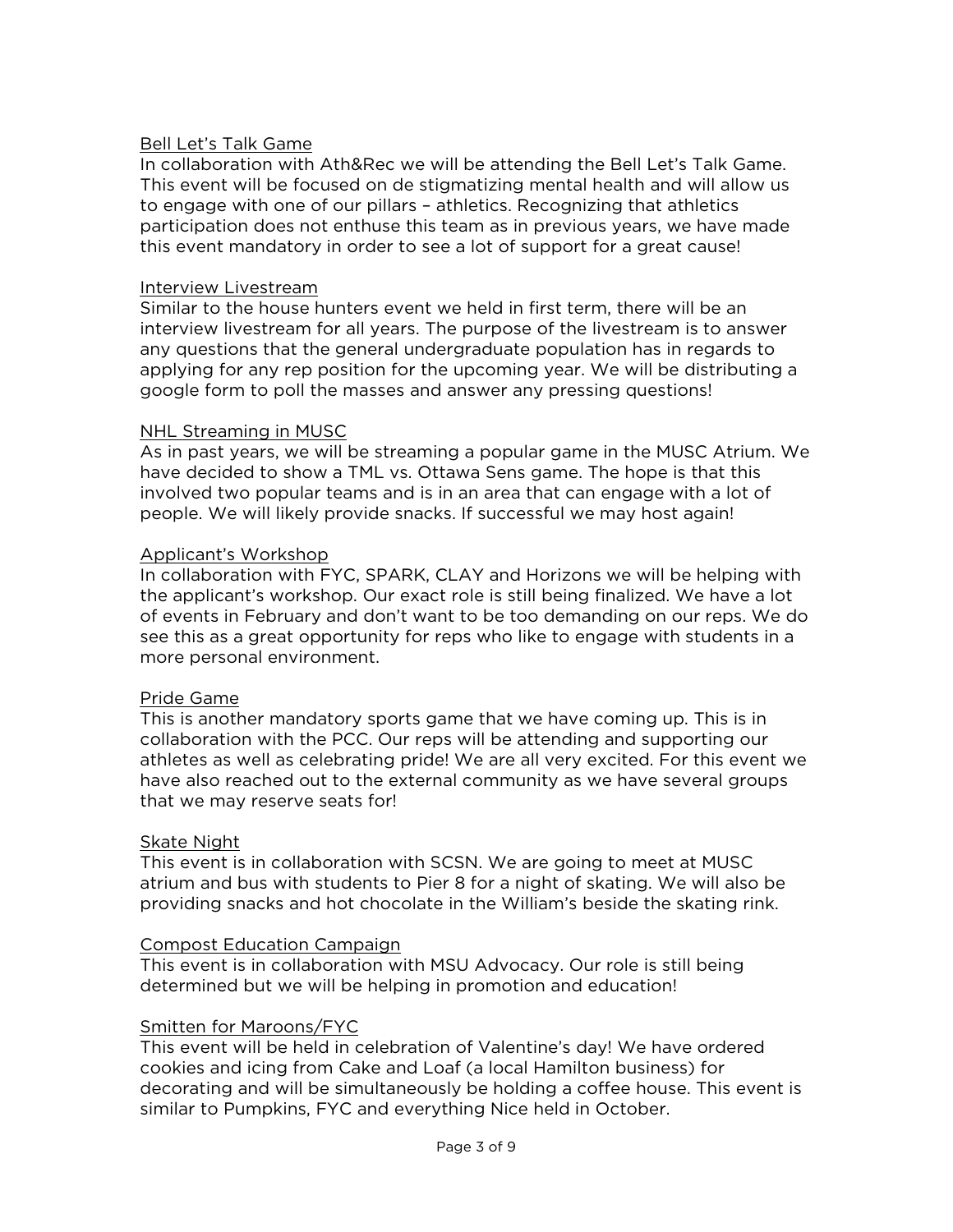#### Walk-a-thon

The external group Empowerment Squared has reached out to us to volunteer with a Walk-a-thon at Limeridge Mall. Connor MacLean (our events coordinator) did an excellent job of connecting the service to an external group in order to include an aspect of community to the Maroons. Our commitment level will likely be low due to the fact that this event will be held during Reading Week. If any of our reps are available we will encourage their involvement!

#### Dodgeball Tournament

We are hoping to host a dodgeball tournament. Due to construction, renting a space in DBAC is proving to be difficult. We have corresponded with TJ and we will be able to rent a gym for a two hour period – but not at our ideal time. Once finalized, we will be promoting to students to participate and destress!

#### Art Night in MUSC

We will be using our funds from the Special Projects section in our budget to hold a paint night in the atrium. We will open up registration and then allow some space for drop ins. Our hope is that this location will create a lot of buzz and interest! This is an event that we did two years ago and it was successful!

#### Game of Thrones LiveStream

The HIGHLY anticipated first episode of the FINAL season is coming. We know that this is going to be of peak interest and we want to show this to our students. As a result we will be streaming.

## **BUDGET**

| <b>ACCOUNT</b><br><b>CODE</b>           | <i>ITEM</i>              |  | <b>BUDGET / COST</b> |  |  |
|-----------------------------------------|--------------------------|--|----------------------|--|--|
|                                         |                          |  |                      |  |  |
| 6102-0120                               | TOTAL SPENT IN LINE      |  | 341.07               |  |  |
| Annual<br>Campaugns                     | <b>REMAINING IN LINE</b> |  | 1190.2               |  |  |
|                                         |                          |  |                      |  |  |
| <b>TOTALS</b>                           |                          |  |                      |  |  |
| TOTAL BUDGETED DISCRETIONARY SPENDING   |                          |  |                      |  |  |
| TOTAL ACTUAL DISCRETIONARY SPENDING     |                          |  |                      |  |  |
| <b>REMAINING DISCRETIONARY SPENDING</b> |                          |  |                      |  |  |

We have not had a lot of events since the previous EB report. The funds were put towards annual campaigns which included food and things related to Warm Fuzzy and Study. Additionally, some costs were contributed to the SHECares packages.

## VOLUNTEERS

Volunteer Engagement in first term was poor. We had an extremely low proportion of reps coming out to events. There was a small portion of the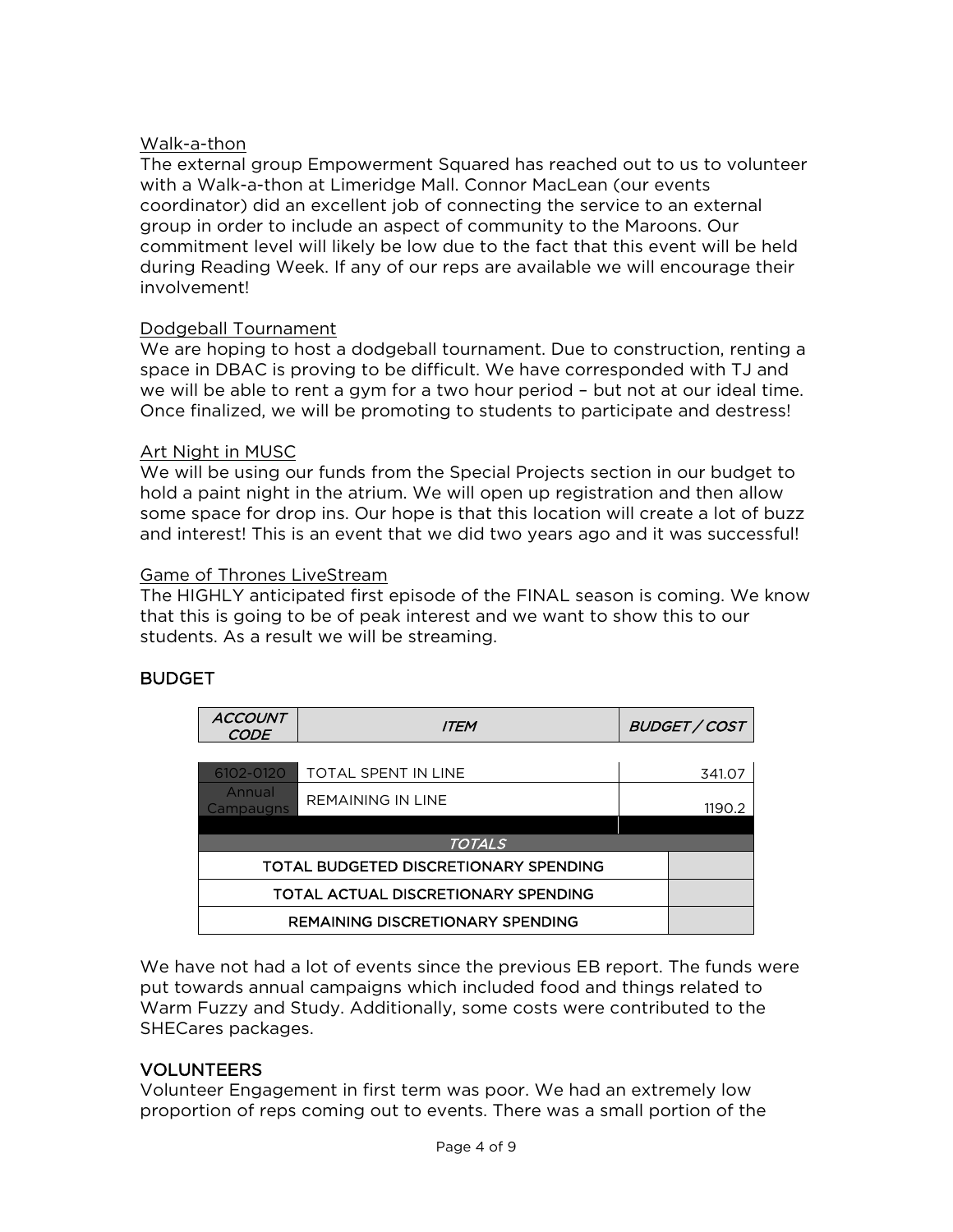team coming out to almost everything and a large proportion coming out to barely anything or nothing at all. I think that this was a result of the transition in leadership as well as a lack of accountability. With the Leadership Team, we have brainstormed several ways to improve volunteer engagement. I have outlined these as follows:

- 1. *Volunteer Agreement*: I created and distributed a volunteer agreement with five stipulations that stated the expectations for volunteers on this team. I have collected a signed form from every individual on this team and have explained each part so as to ensure transparency in expectations and a clear understanding of the requirements of this role.
- 2. *Winter Term Meeting*: In this meeting, we went over our lack of team engagement and brainstormed together ways to improve. It is really important for me to have people WANT to come to events. When they are fun and not seen as a chore, volunteer engagement is a lot easier to improve. There was also a lack of accountability for reps. After this meeting I believe that I was able to clarify these shortcomings and I think we should be improving for the months coming forward.
- 3. One-on-ones: There are several reps on this team who have attended zero events and have failed to communicate. As a result, I have met with these reps to go over the expectations and to strategize ways for them to improve their commitment. Whether that be attending events that are more suited to their interest or just plotting times in their schedules in advance.
- 4. *Updated the Communication*: After the term meeting it was suggested by a rep to release all of the events at once and maintain a singular sign-up sheet that is pinned to the Facebook page. In addition, we will be releasing a singular email on Sundays with a TLDR and Action Items. Hopefully, this will decrease the amount of emails going out and make it easier for reps to be able to retain our communication.
- 5. *Increase Pod Communication*: In addition to emails, I have urged all of the LT to communicate with their pod members both in their pod chats and individually. I think that increasing the message type of communication will increase participation and HOPEFULLY bonding.
- 6. *Increased Number of Events*: We have more events this term and we have diversified the type of events. Hopefully this will interest more reps and will increase participation.
- 7. *Increased Number of Informal Events*: I truly believe that the key to high volunteer engagement is fun and love for the team. We are working to create a steady stream of informal events to interest our reps and increase the bonding between them so they will be more likely to come out to events!

## CURRENT CHALLENGES

I am facing a lot of challenges entering this position. It is not seamless to transition to a Coordinator role midway through the year. My start date was at the end of December. It was a strange dynamic because the announcement was after a lot of people knew that I was hired, which created an uncomfortable sense of secrecy..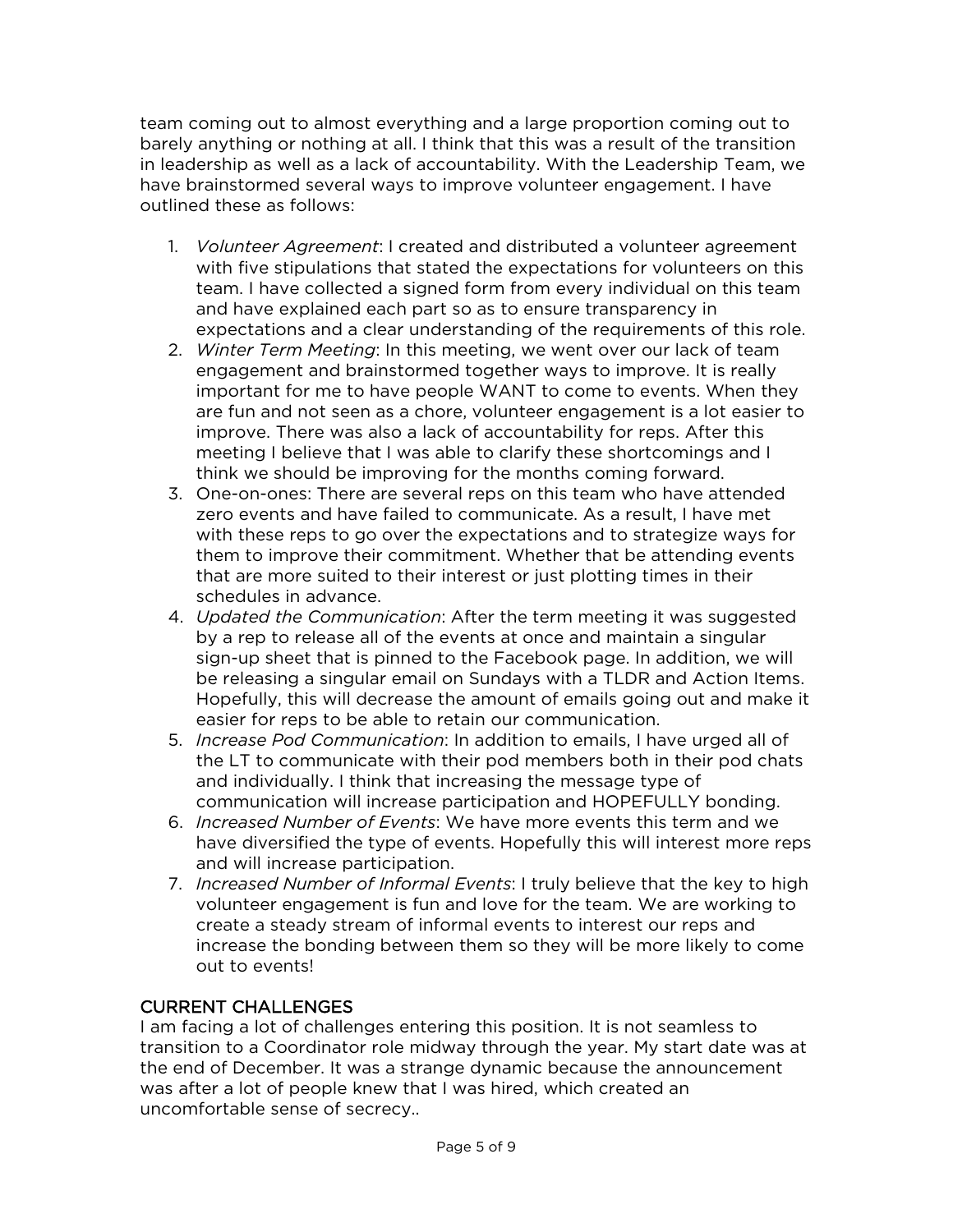Volunteer engagement is the most pressing challenge on this team. As reported, there is a true lack of commitment from this team. I am working to have volunteers become more accountable and to provide them with a sense of community. We will be holding more team bonding events to continue the momentum the beginning of the year has found us.

Finances is also a challenge on this team. The collection of funds from clothing and our summer camping retreat were not handled well. As a result, we have a large sum of money owed by individuals on this team to the service. Collecting is going to be a long and tired process. I have discussed this with Scott and we have created a plan to retrieve these funds. Going forward there should be checks and balances implemented so as to avoid individuals from continuously growing their amount owed without any form of payment or intention to pay.

Community engagement is also a challenge. We are looking to find innovative ways to connect with the external groups in Hamilton. In first term, we struggled with this and we are looking to work with local high schools as well as empowered squared. We do think there is room to grow in this section and we are looking to do just that.

#### **SUCCESSES**

Without a doubt the leadership team is a success. I am absolutely astounded by their organization and passion for this service. They have worked tirelessly to perform to such high levels of performance despite obvious challenges. I am so excited to work with them for the remaining of the year because they are truly exceptional.

Furthermore, I think that the team in general has been receptive to my introduction as coordinator. It has been a lot of change that they were not prepared for, but I think they have been handling it quite well and have shown me immense kindness throughout the transition. I am very proud to be among this group of individuals.

I also am very proud of the success that we have seen in intramurals. For many years (including my time as Athletics Coordinator) this has been an underutilized offering from the service. This term our athletic coordinators have excelled in involving the undergraduate population in our sports and I think its incredible.

Additionally, Maja has truly done an exceptional job as our events coordinator. I have been apart of this team for a long, long time and I have never seen the innovation and drive in this role like I have seen hers. Everything she has done has been a mass success – House Hunters livestream, Pumpkins, FYC and everything nice and Warm Fuzzy and Study. She is truly exceptional and deserves a high five.

Finally, (very exciting to the Maroons) we are getting a new drum. The Maroons drum is iconic, but unfortunately perished with wear a few years ago. Kestrel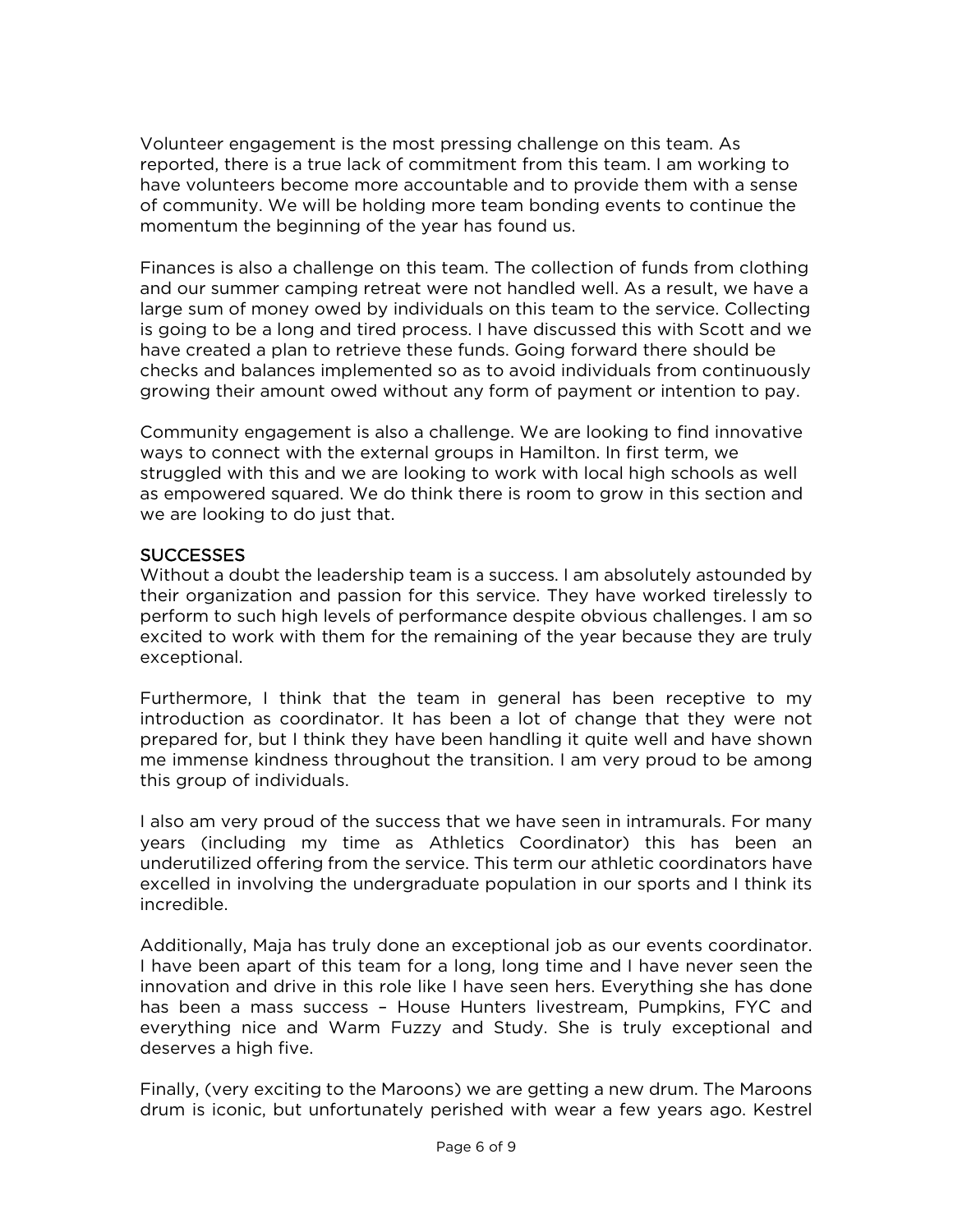has used her connections to provide us with a new steal drum to use at sports games. It may seem silly, but this is a tool that is symbolic of our pride for our school. It really helps bring the noise and unleash the spirit and I am beyond excited that we will finally have a replacement!

## **OTHER**

This has been a challenging year for this service, but I am grateful for this team and this opportunity. I am sure that the next four months will be full of success and I am excited to see how we do!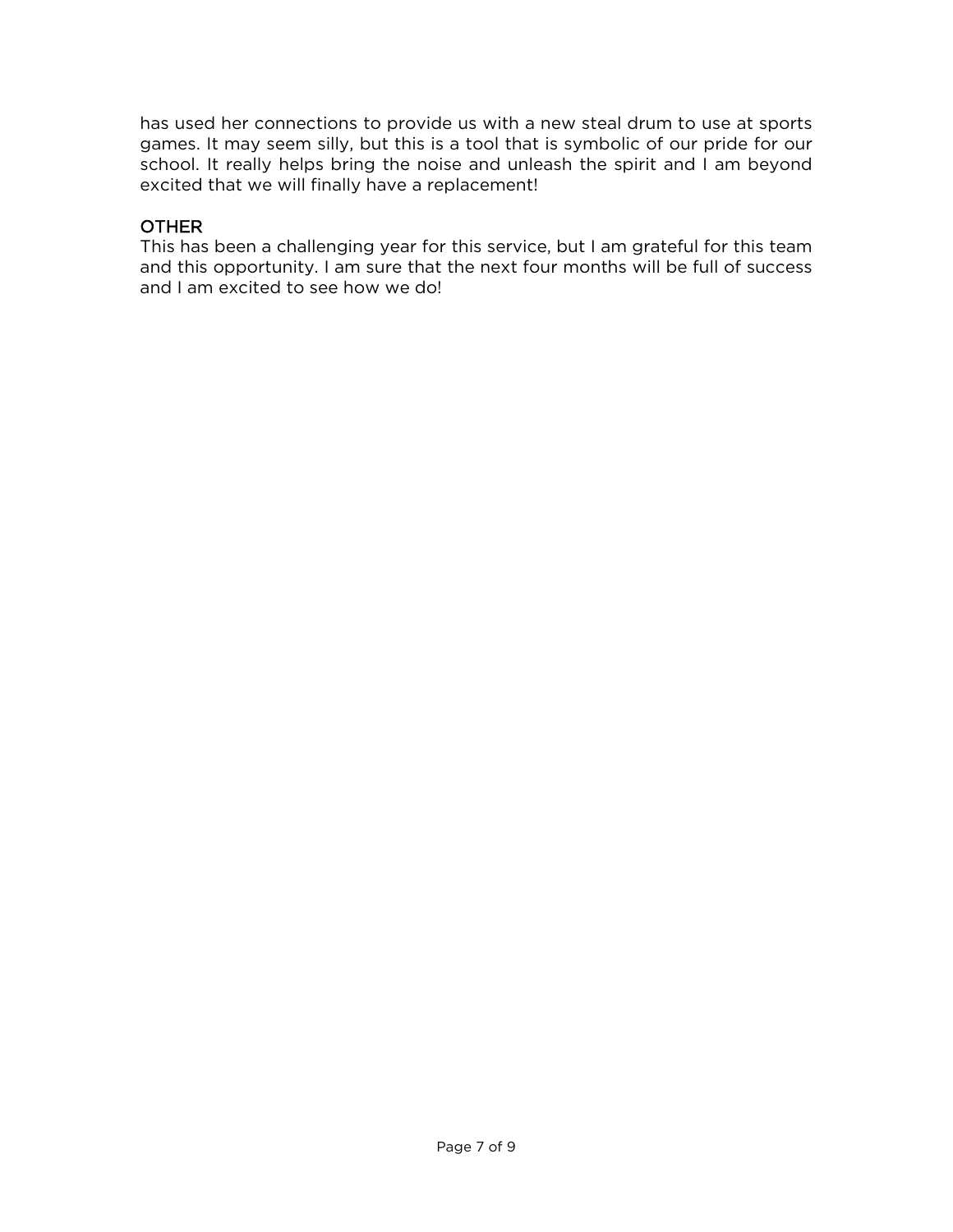## Overall Goal:

My goal as the MSU Maroons Coordinator is to improve the overall outreach of the MSU Maroons service and simultaneously improve the team cohesion by developing the current team dynamic. I have devised an action plan to be executed through each of the service's pillars and they are as follows:

| Goal                            | <b>Task</b>                                          | <b>Timeline</b> |
|---------------------------------|------------------------------------------------------|-----------------|
| Increase                        | Hold table shifts in Centro, Bistro and DBAC (if     | Dec-            |
| participation in                | possible) with laptops to promote the offered free   | Early Jan       |
| intramural sports               | intramurals and show students how to sign up and     |                 |
| from non-maroon                 | complete the quiz to register                        |                 |
| students by 59%                 | Promote through the MSU Maroons page (Instagram      | Nov-Jan         |
| - Measured by                   | and Facebook), MSU FYC, MSU Spark and MSU            |                 |
| <b>IMLeagues</b>                | Horizons                                             |                 |
| registration                    | Attain the intramurals specification that denotes a  | Dec             |
|                                 | free team                                            |                 |
| Increase the                    | Choose several <b>mandatory</b> games for MSU        | ASAP            |
| attendance of MSU               | representatives to attend                            |                 |
| <b>Maroons</b>                  | Post weekly reminders on the Facebook group          | Ongoing         |
| representatives at              | Ensure pod leaders send weekly reminders in the pod  | Ongoing         |
| Sports games by                 | group chat                                           |                 |
| 52%                             |                                                      |                 |
| -Measured by sign-              |                                                      |                 |
| up sheets<br>Create a "Pack the | Create an actual Facebook event that can be          | <b>ASAP</b>     |
| House" Event                    | promoted, and that people can "attend"               |                 |
| -Benchmark with                 | Allocate the extra athletics budget to purchasing    | Jan             |
| current attendance              | promotional material and SWAG (only did 2/3 of the   |                 |
|                                 | intramurals this term)                               |                 |
|                                 | Engage with clubs by having MacBeat sing the         | Dec             |
|                                 | anthem and MacDance perform                          |                 |
|                                 | Connect with the external community by inviting      | Dec/Jan         |
|                                 | students from the schools that we work with for      |                 |
|                                 | Pumpkin Hike (set aside SWAG and seating)            |                 |
| Re-Introduce                    | Stream playoff and random games in lecture halls and | Ongoing         |
| Streaming                       | provide snacks                                       |                 |

## Athletics:

## Promotions:

| _<br>rai<br>. | -<br>o o li<br>-asn | m<br>- -<br>пс<br>--<br>$\sim$ $\sim$ $\sim$ |
|---------------|---------------------|----------------------------------------------|
|               |                     |                                              |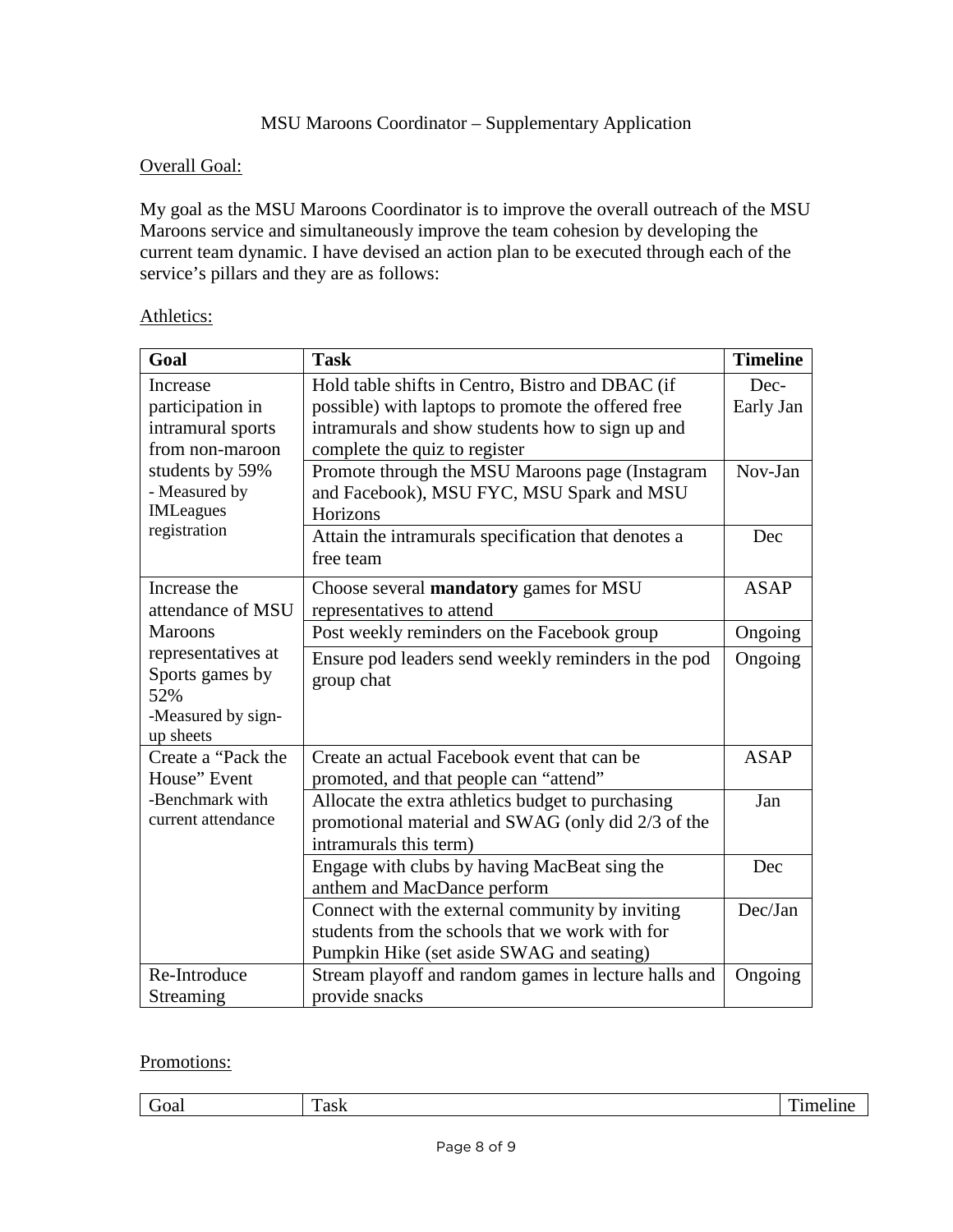| <b>Increase Facebook</b> |                | Post for all events                                  | Ongoing |
|--------------------------|----------------|------------------------------------------------------|---------|
| posts by 67%             |                | Aim for 4 posts per months (so as to not spam)       |         |
| Increase Instagram       | $\sim 100$     | Post for all events and intramurals (tag non maroons | Ongoing |
| posts by 150%            |                | students if consent)                                 |         |
|                          |                | Update stories                                       |         |
|                          |                | Aim for 4 posts per months (so as to not spam)       |         |
| <b>Introduce Albums</b>  | $\blacksquare$ | Upload photos of students attending games and        | Ongoing |
|                          |                | events (Pumpkin Hike, Homecoming, Field Reps)        |         |
|                          | $\blacksquare$ | Watermark with the maroons logo                      |         |
|                          |                | Tag in the posts and share                           |         |

## Social:

| Goal         | Task                                                   | Timeline |
|--------------|--------------------------------------------------------|----------|
| Continue to  | Maja has some really innovative ideas just continue to | Ongoing  |
| support Maja | support her and ensure she can complete what she       |          |
|              | needs to!                                              |          |

# Team Dynamic:

| Goal             | Task                     |                                                  | Timeline  |
|------------------|--------------------------|--------------------------------------------------|-----------|
| Have a mandatory |                          | Introduce coordinator                            | Early Jan |
| group meeting    |                          | Reiterate goals and expectations                 |           |
|                  | $\overline{\phantom{a}}$ | Incorporate a lot of informal social and fun     |           |
|                  |                          | aspects                                          |           |
|                  |                          | Compare goals that we set out in Welcome         |           |
|                  |                          | Week and year long training                      |           |
| Increase pod     |                          | Track attendance of pod members                  | Monthly/  |
| leader and       |                          | Identify poor attendance and figure out how to   | Ongoing   |
| member           |                          | improve                                          |           |
| interactions     |                          | Introduce a semi term check-in                   |           |
| Increase the     |                          | Poll the group for ideas                         | Semi-     |
| number of        | $\blacksquare$           | Pick a date and have an event (Bulldogs game,    | Term/     |
| informal team    |                          | Jackson Square movie, etc)                       | Ongoing   |
| interactions     | $\blacksquare$           | Introduce an office hours alternative: using one |           |
|                  |                          | of our MSU bookings for a "group meeting"        |           |
|                  |                          | where reps can relax, study, and destress        |           |
|                  |                          | together potentially stream movies or games      |           |
|                  |                          | etc.                                             |           |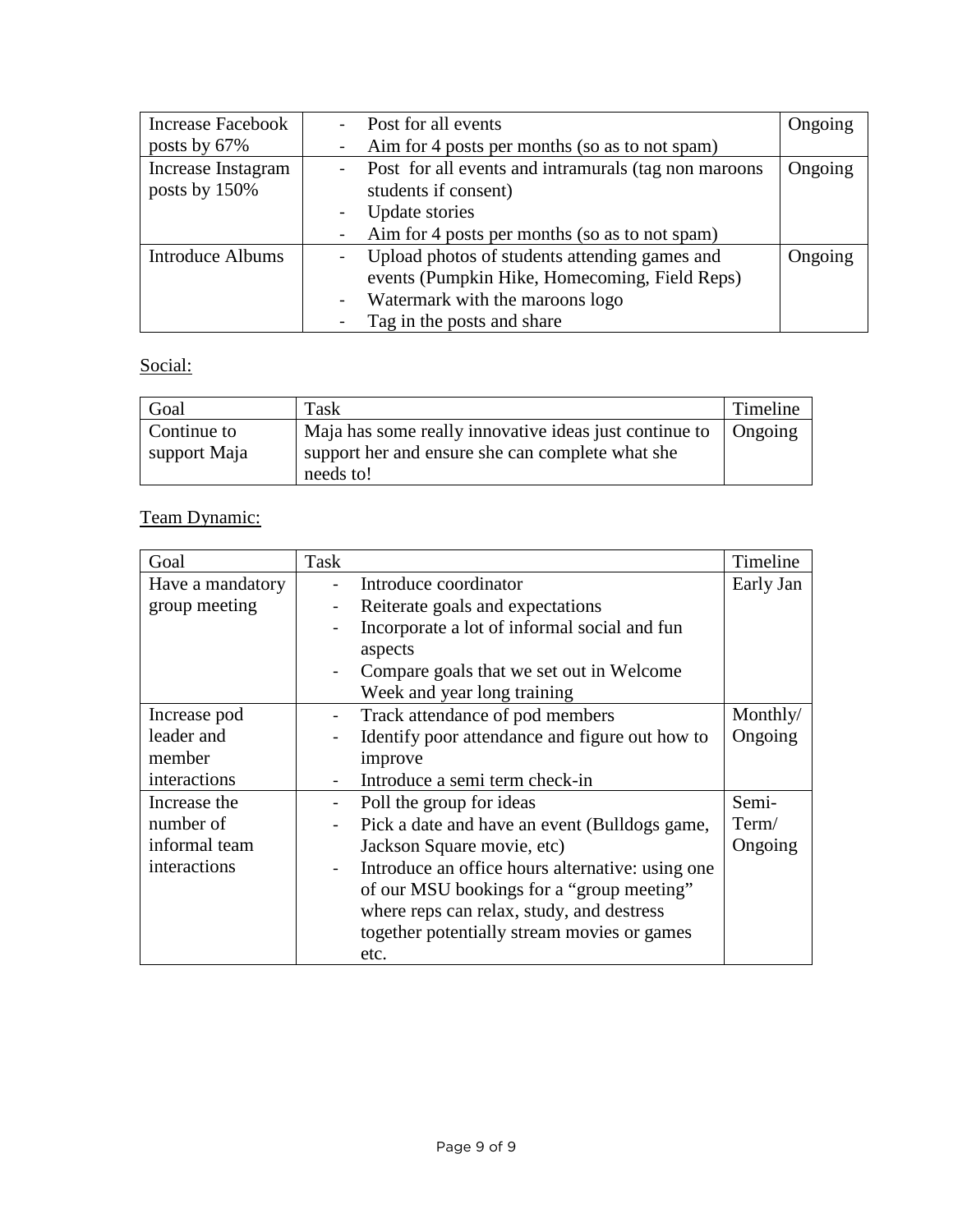

REPORT From the office of the… EFRT Program Director

| TO:      | Members of the Executive Board       |
|----------|--------------------------------------|
| FROM:    | Samantha Aung                        |
| SUBJECT: | Emergency First Response Team Report |
| DATE:    | January 17th, 2018                   |

## YEARPLAN UPDATE

The new year brings a new attitude for not only myself as well as the team. Having the opportunity to rest over the break has given us all a chance to recharge for the new year.

In align with my plan, we have completed the rookie training with EMR 2 and are preparing for mid-year evaluations. Both of which are outlined more in depth below. The annual medication symptom relief training has been scheduled for February  $1<sup>st</sup>$  and in addition I am working with my training coordinator on a new training initiative, also seen below.

## SERVICE USAGE

The below graph outlines the calls in the month of December. This month held an average number of overall calls as well as a comparable number of code 3, ambulance activations, to the previous two years. During exam seasons, many calls are related to on occurred in exam settings. To prepare for this, responders are trained with specific exam protocol and transportation is discussed with the registrar's office.



## PAST EVENTS, PROJECTS & ACTIVITIES

The rookies have completed their EMR training! They are all now certified in Red Cross Emergency medical responder. With a volunteer from Hamilton EMS they were able to do an introduction to the back of an ambulance as well as some of the equipment that EMS personnel use in Hamilton. This was a fun way for them to connect with our local EMS in a more relaxed setting. They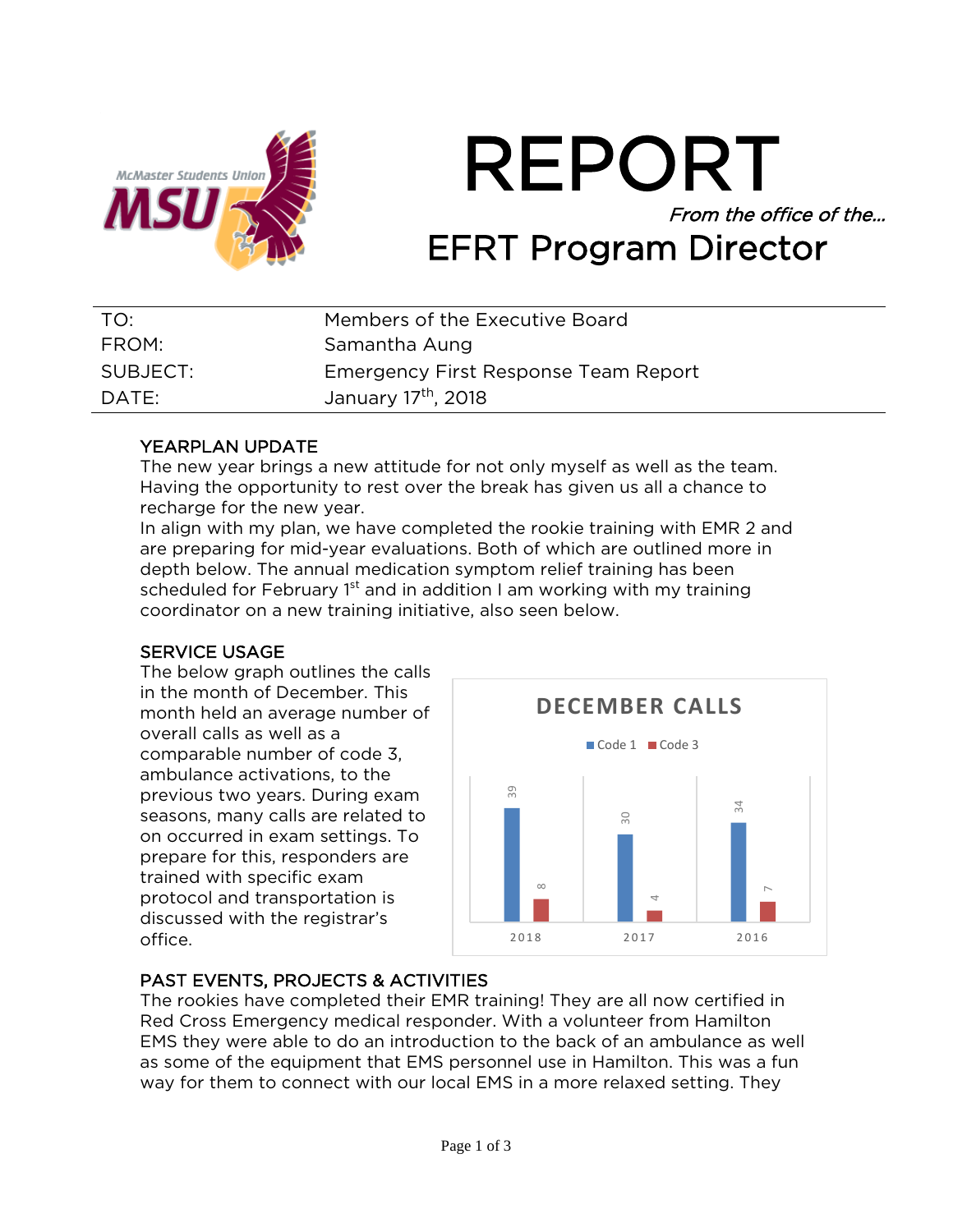also all successfully completed their evaluations and will be receiving their certifications soon!

## UPCOMING EVENTS, PROJECTS & ACTIVITIES

Working with the training coordinator and a small group of team members, we are planning a first response exercise to strengthen relations with both on and off campus partners. The event to take place in February, will hopefully be combined with an advisory board meeting to ensure all parties can contribute. The exercise will include a tabletop run through of various scenarios related to campus response as well as an opportunity for resources to present their different viewpoints on how all our organizations can work together. We hope to invite: Hamilton Paramedic Services, Hamilton Fire Department, Hamilton Police, McMaster Security Services, Residence Life, EOHSS, and members of the MSU. Our hopes is that this one day event will help to strengthen relationships between services as well as act as a professional development opportunity.

January also contains the mid-year evaluations held for responders and the Soph members training in International Trauma Life Support (ITLS) with Toronto EMS. Both are further outlines in volunteers.

## BUDGET

| <b>ACCOUNT</b><br><b>CODE</b> | <b>ITEM</b>                 | <b>BUDGET / COST</b> |
|-------------------------------|-----------------------------|----------------------|
| 3271-0107                     | August Course Revenue       | (1,389.10)           |
|                               | <b>TOTAL SPENT IN LINE</b>  | (32,313.40)          |
|                               | <b>REMAINING IN LINE</b>    | 32.378.40            |
|                               |                             |                      |
| 5501-0107                     | Red Cross Payments November | 1.701.00             |
|                               | TOTAL SPENT IN LINE         | 4.532.00             |
|                               | <b>REMAINING IN LINE</b>    | 13469.00             |
|                               |                             |                      |
| 5315-0107                     | November Supply Order       | 629.58               |
|                               | <b>TOTAL SPENT IN LINE</b>  | 7.557.41             |
|                               | <b>REMAINING IN LINE</b>    | 2442.59              |
|                               |                             |                      |

The below is based off of the November 2018 Statement

As mentioned below in challenges upcoming expenses in regards to making or courses meet new Red Cross Standards will be made this month. In addition, we are hoping to find the room in the budget to reimburse instructors for completing their upgrade for teaching as it is an additional expense related to the instructor role. Each upgrade will cost \$100.00 and we estimate that the new equipment costs will total around \$1000.00 to ensure we are able to meet new standards. With digital cards we have been able to save money in course expenses this to hopefully offset the cost of the course upgrades.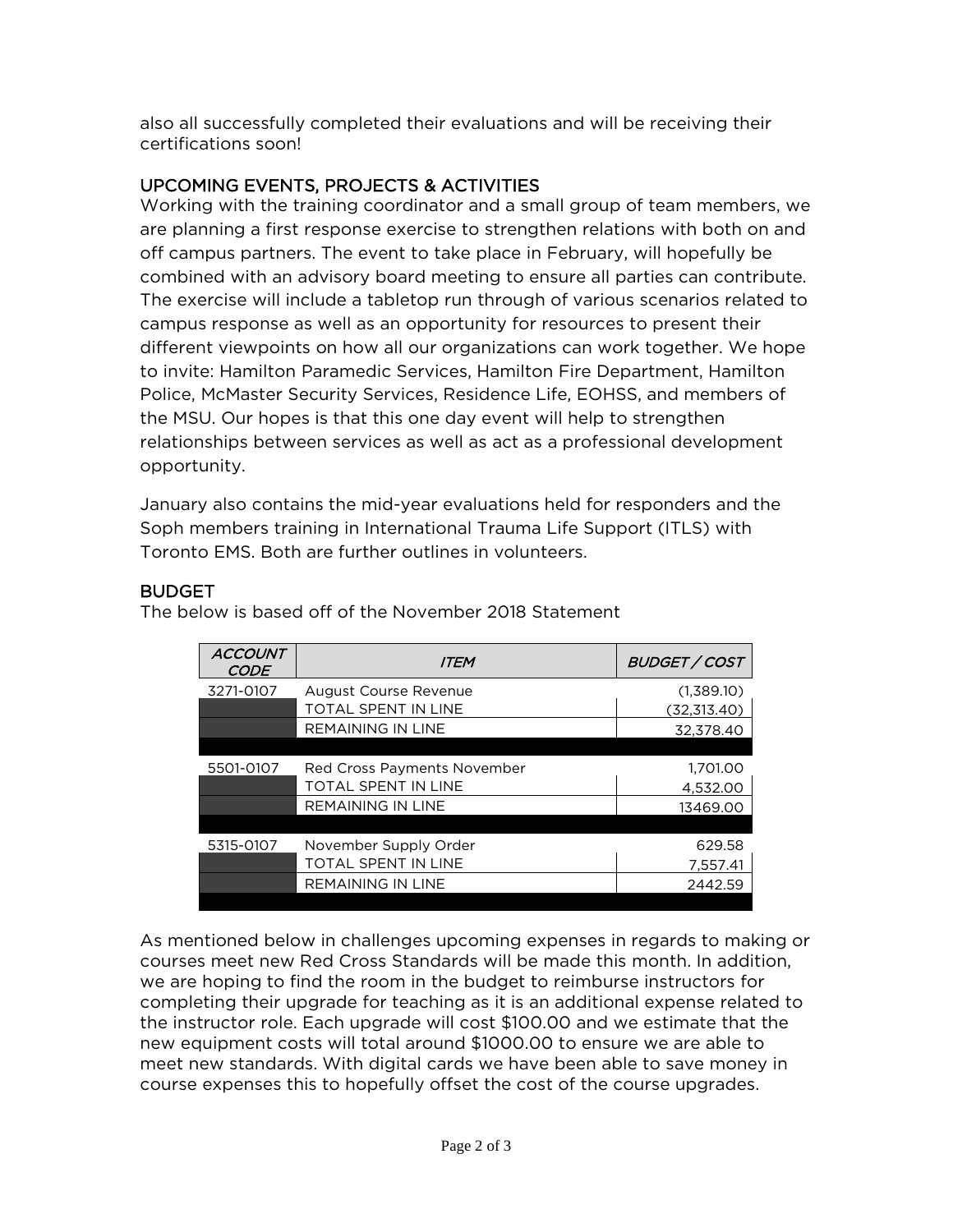## VOLUNTEERS

January marks the middle of the year so to ensure that standards of response are kept up the executive team along with alumni members host mid-year evaluations. The evaluations consist of 2 scenarios which members must successfully pass based on certain timelines established with industry timing and training in mind. If unsuccessful responders have an opportunity to retake 2 different scenarios the next day. Responders who are unable to pass after both days are given the opportunity to train 1:1 with an executive member for a week to fill gaps in protocol knowledge and scenario response. During this week they taken off call to ensure that they are able to dedicate time to train to meet our standard of care. Prior to the evaluation weekend, the executive team host practice nights with the help of alumni and senior responders. This allow responder to train more serious calls in a safe environment as well as the opportunity to receive feedback prior to evaluation.

The soph year will also be attending ITLS the 19<sup>th</sup> and 20<sup>th</sup> of January. This training is done with Toronto EMS and is great learning opportunity for responders. Responders have been studying diligently for this training and are excited to learn from the experiences of both their instructor and fellow classmates.

## CURRENT CHALLENGES

With changes to the Red Cross Curriculum it has been difficult to get information on what the new standards are for teaching courses. The new basic life support curriculum upgrade requires new equipment and training for implementation. The EFRT Assistant Director, myself and the VP finance have been able to meet to talk about changes in course prices to reflect the appropriate changes. In addition, as mentioned above it is costly for not only the team to purchase new equipment but the training of instructors is also an essential part of being able to meet the new program standards.

## **SUCCESSES**

Our team has been working hard on our training and we have seen measurable improvements in the knowledge and training performance. We have been working hard on making knowledge accessible to responders and being open as an executive team to their input on protocol and training. In general, the executive team received positive team feedback from our semi-annual executive feedback and have addressed our improvements and are actively working to make them better,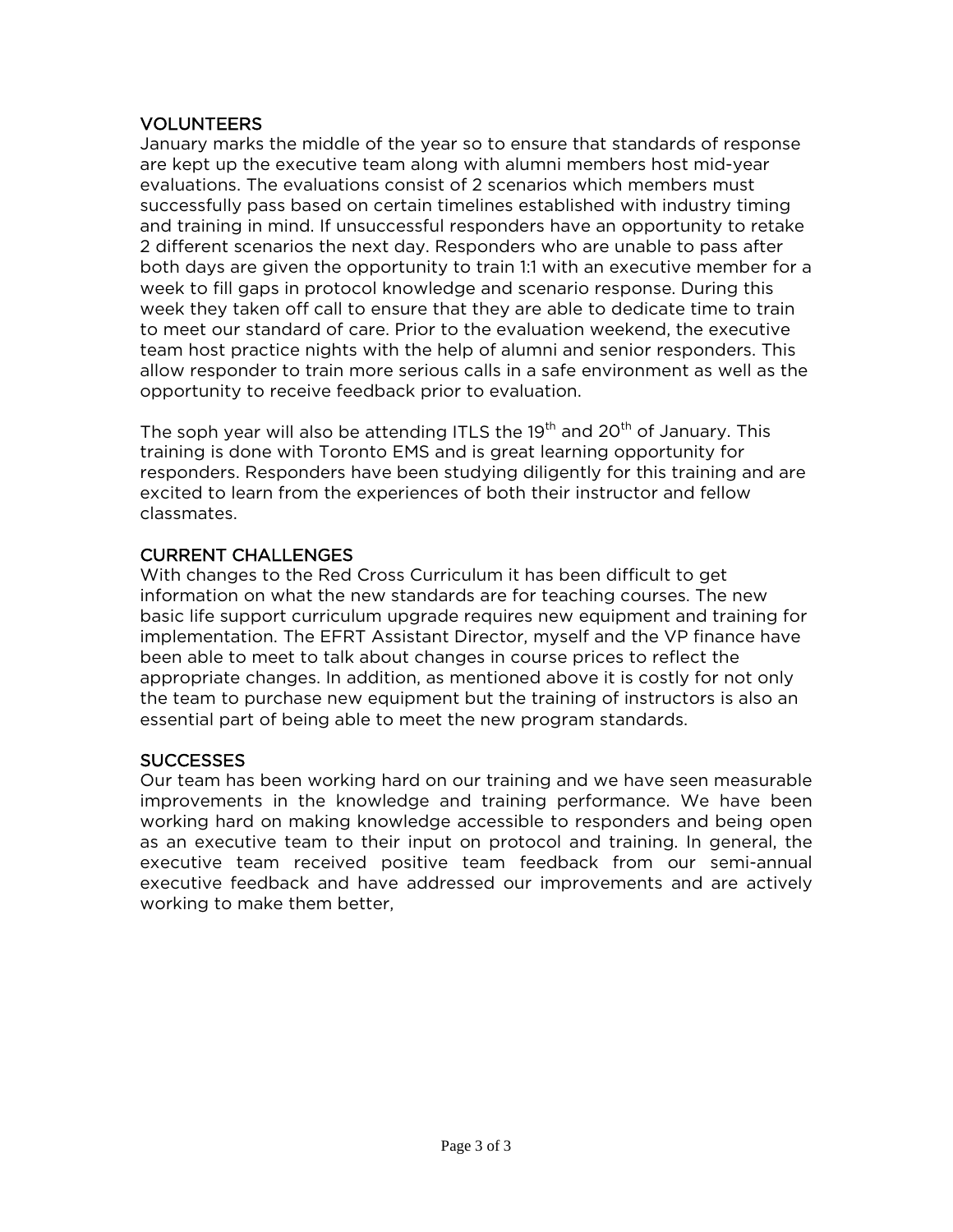

REPORT From the office of the… Macademics Coordinator

| TO:      | Members of the Executive Board |
|----------|--------------------------------|
| FROM:    | Angel Huang                    |
| SUBJECT: | Macademics Report 6            |
| DATE:    | January 22nd, 2019             |

Throughout December and January, my team and I have been working on the following:

| December                                                                | Januarv                               |  |
|-------------------------------------------------------------------------|---------------------------------------|--|
| - Volunteer social (dinner)                                             | - Course Wikithon                     |  |
| - Sponsorship efforts for TAC                                           | - Resource Hub edits made             |  |
| - Finalization of MacPherson Student<br>- Volunteer Sub-committees team |                                       |  |
| Partners Program collaborative<br>meeting (also taking a group photo    |                                       |  |
| project                                                                 | at meeting)                           |  |
| - Application-based award updated                                       | - Filming for TAC promo and           |  |
| criteria released on website                                            | ceremony video                        |  |
|                                                                         | - Exec team social (board game        |  |
|                                                                         | café)                                 |  |
|                                                                         | - Blog Post #3 underway               |  |
|                                                                         | - TAC Winter nomination period        |  |
|                                                                         | - Interviews for incoming coordinator |  |

The bolded represented items that we have accomplished, and the un-bolded items represent things that we are still working on. Overall, despite the somewhat challenging return to routine, my service has been on track with our year plan and overarching goals. We have consistently improved upon measurable markers of success compared to last year, most notably with our recent Course Wikithon attendance, Facebook engagement, and collaborative relationship with MacPherson Institute.

#### SERVICE USAGE

#### Facebook:

Our Facebook page had been on a hiatus over the winter break, but we have been regularly active again and our engagement seems to have remained stable compared to earlier in December: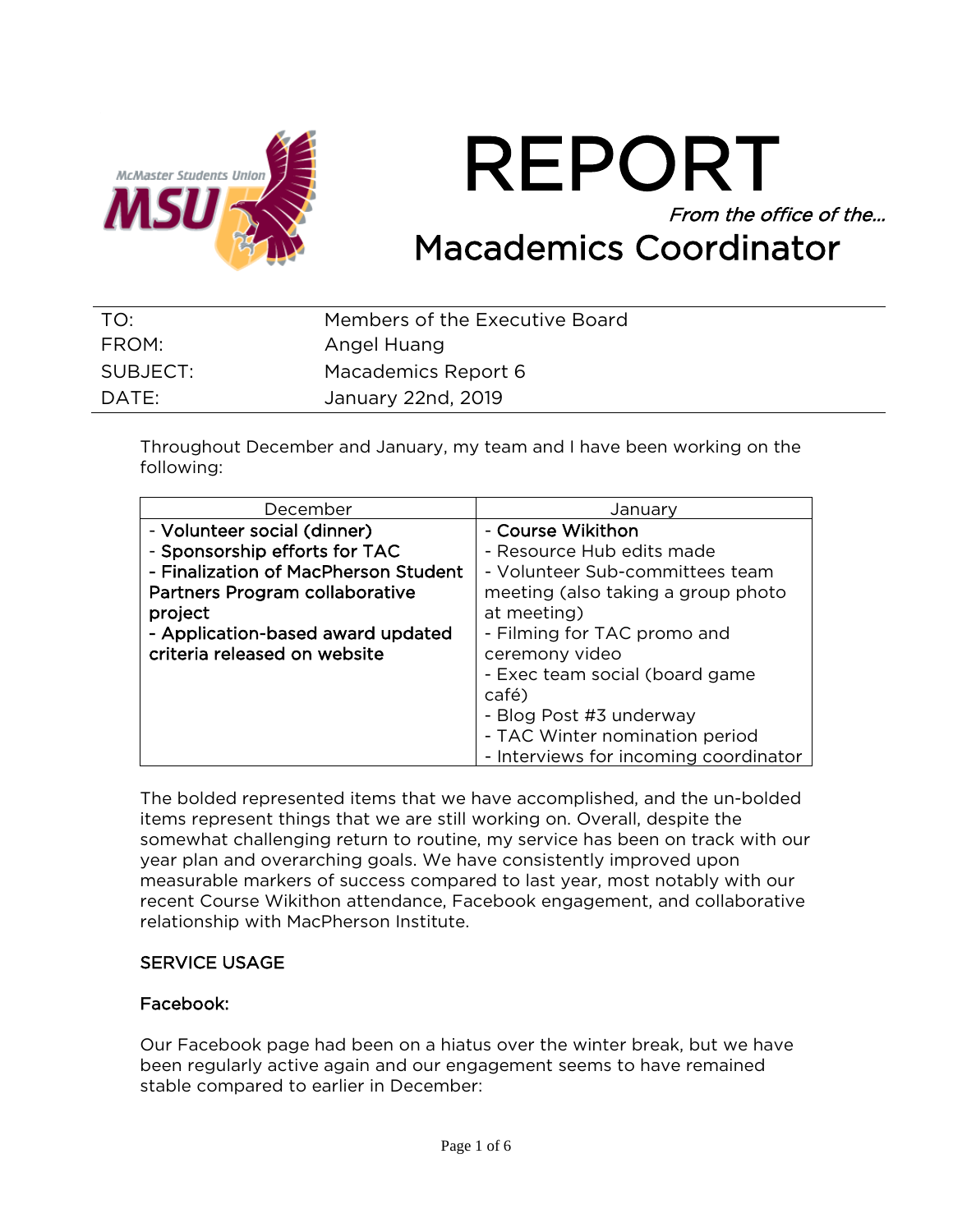

Our recent event page for Macademics Wikithon also showed relatively strong engagement as compared to previous years' data for the same event. Below is the Facebook summary, but the actual attendance was documented in-person and will be evaluated by the Course Wiki Coordinator, Raisa Ahmed, in the following days.

| <b>Event performance</b> |                  | Since 17 Jan 2019                                                                               |
|--------------------------|------------------|-------------------------------------------------------------------------------------------------|
| 223                      |                  |                                                                                                 |
| 4.2K                     | 112              | <b>Track ticket sales</b>                                                                       |
| <b>People reached</b>    | <b>Responses</b> | Let people easily get tickets or sign up for your<br>next event by including a link to tickets. |
| +4.2K last 7 days        | +113 last 7 days |                                                                                                 |

As well, the group "McMaster Used Textbook Sales [All Years]" has seen considerable increase in growth in the past month, as a new semester motivated students to join the group to sell their textbooks from the previous semester and purchase new ones for the current one. I have been regularly monitoring the group, which consists of approving member requests that have answered the group questions and removing reported and inappropriate content. There was a brief period over the break and into the new semester during which I was on vacation and did not access the group; in that time, the Campus Store approved 67 member requests using the approve all function. This lead to many "unwelcome" members on our group who posted ads for irrelevant products and services, creating a hassle to then delete and remove membership.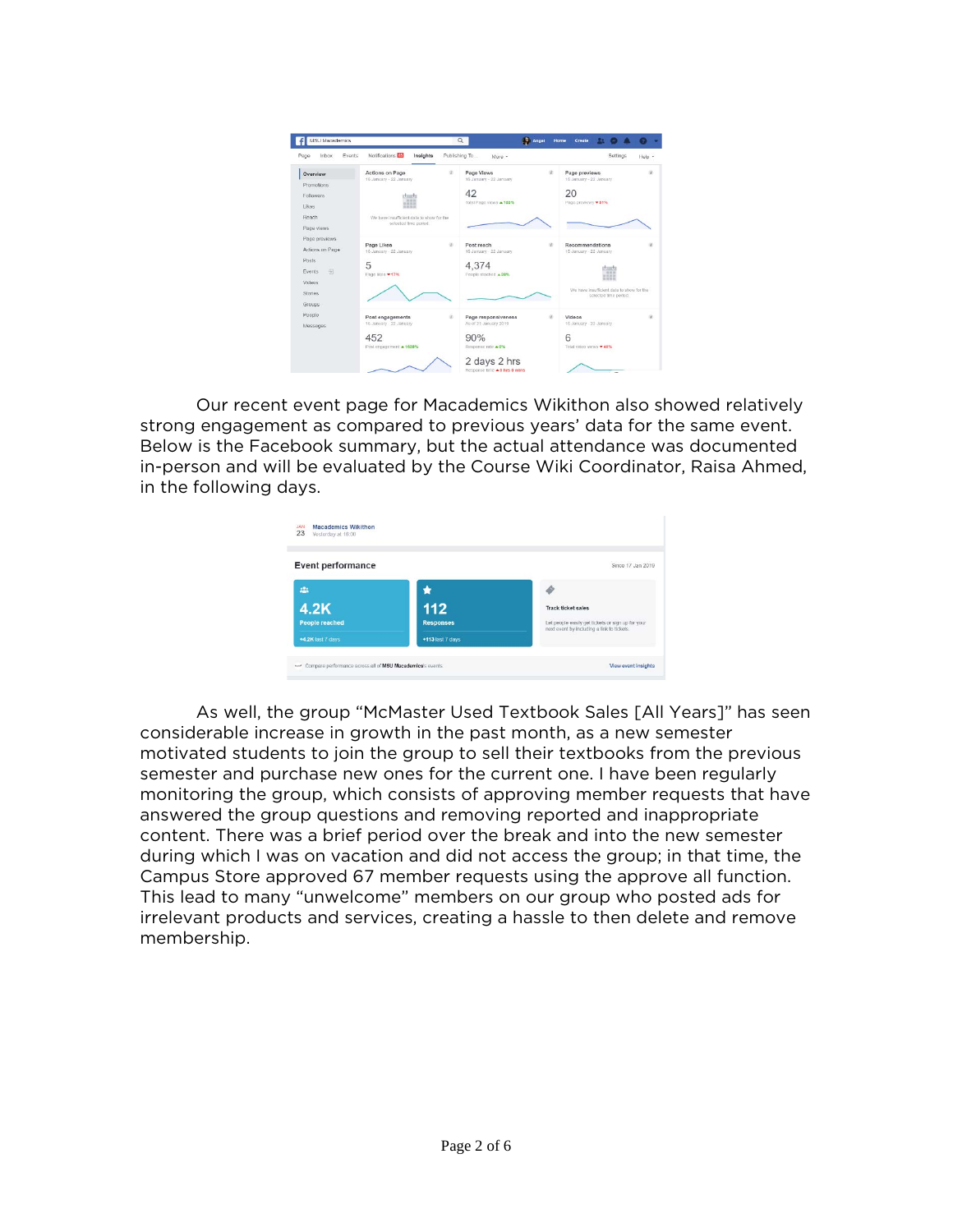

## PAST EVENTS, PROJECTS & ACTIVITIES

Macademics' recent activity can be summarized here:

## Volunteer social (dinner)

We hosted a volunteer dinner before the winter break in December and invited our team to a big order-in dinner from Sapporo Sushi and Dominoes Pizza, complemented by some potluck items from volunteers and execs who wished to bring special dishes/desserts.

## Sponsorship efforts for Teaching Awards Ceremony

After meeting with Wooder and garnering some advice, I reached out to a number of campus partners asking for donations/sponsorship money for the MSU Teaching Awards. I was able to secure \$500 from the McMaster Alumni Association, which will help out in elevating the ceremony décor, food options, award plaques, and so on.

## Commencement of Macademics-MacPherson Student Partners Project

I have officially launched a collaborative project in tandem with the MacPherson Institute Student Partners Program. The SPP has funded two undergraduate students to work on creating an Undergraduate Student Resource Guidebook under my supervision to be posted on the MacPherson website and further promoted through Macademics avenues upon completion. This is super exciting!

## Application-Based Award criteria created and updated

I have overhauled the Teaching Awards website and updated everything with the new award criteria created by TAC Coordinator, Casey Li, and her volunteer subcommittee. This year, we also introduced the MSU Innovation Teaching Award.

## Course Wikithon

Wikithon 2019 took place on Wednesday, Jan. 23<sup>rd</sup> and was a very successful and smooth event! Course Wiki Coordinator, Raisa Ahmed, really improved upon last year's event and the event went without a hitch. It could have been advertised earlier and perhaps more broadly but turn-out seemed better than last year despite this. The final numbers will be coming in soon regarding the number of Course Wiki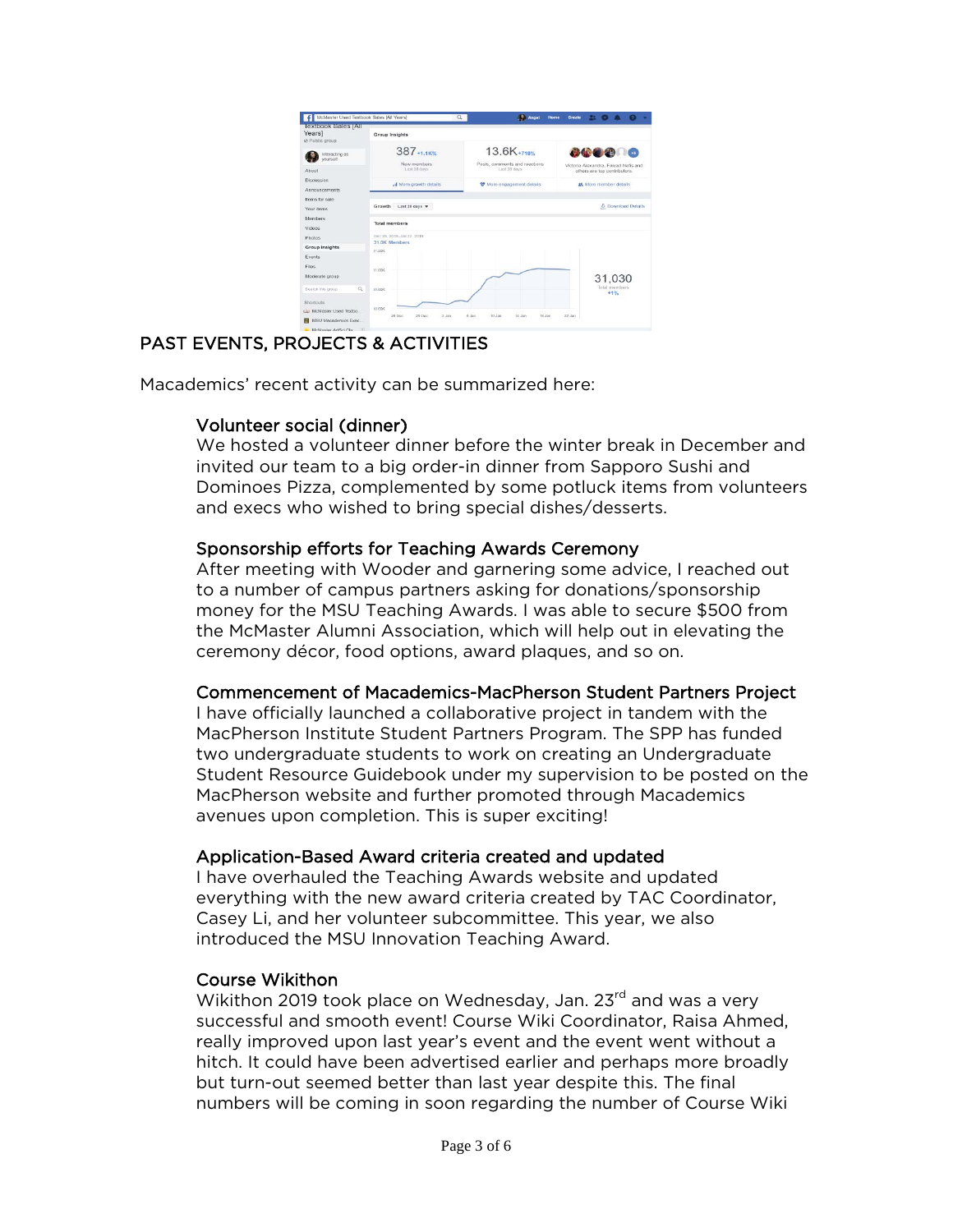edits/comments/ratings were actually submitted, and by how many attendees, but I am confident we will be happy with the results. Overall, this event exposed many more students to the resource and demonstrated how it can be useful to them and their peers in the future.

## UPCOMING EVENTS, PROJECTS & ACTIVITIES

Upcoming events and projects include:

## Blog Post/Infographic 3

Our third blog is in progress by the Research and Resources subcommittee, led by Research and Resources Coordinator, Danny Ma. It will likely include a Buzzfeed quiz element to improve views and engagement!

## Resource Hub editing

The Research and Resources Subcommittee has finalized consultations with faculty societies to make additions and revisions to the Resource Hub. Haley, Comms Officer, will be working on incorporating the changes into the original publication and we will republish the Resource Hub when it is completed. Upon Wooder's guidance, we will be focusing financial resources on promoting the online version of the Resource Hub instead of investing the sum of \$1700 into printing hardcopies.

## Exec Appreciation Social

We will be celebrating and gearing up for what's to come with an exec social. The tentative plan was to go to a board game café, but the group collectively prefers to use the same amount of money to order dinner and watch a movie in a lecture hall – so that's what we'll do!

## TAC Winter Nomination Period

We are gearing up for the winter semester nomination period for Teaching Awards, which will run from January  $28<sup>th</sup>$  to February  $9<sup>th</sup>$ . Everything should go smoothly!

## TAC Promo video filming

Haley, Comms Officer, will be helping us film a promo video and teaser video for the 2019 Teaching Awards at the end of January. We will be shooting in MUSC, the Lyons New Media Centre greenscreen studio space, and Hamilton Hall.

## VOLUNTEERS

Volunteer Coordinator, Fairuz Karim, is doing a great job of keeping volunteers in the loop and each exec with a subcommittee has been committed to their teams. Meeting schedules vary from team to team, but the exec team has been very transparent about issues, questions, concerns, and successes.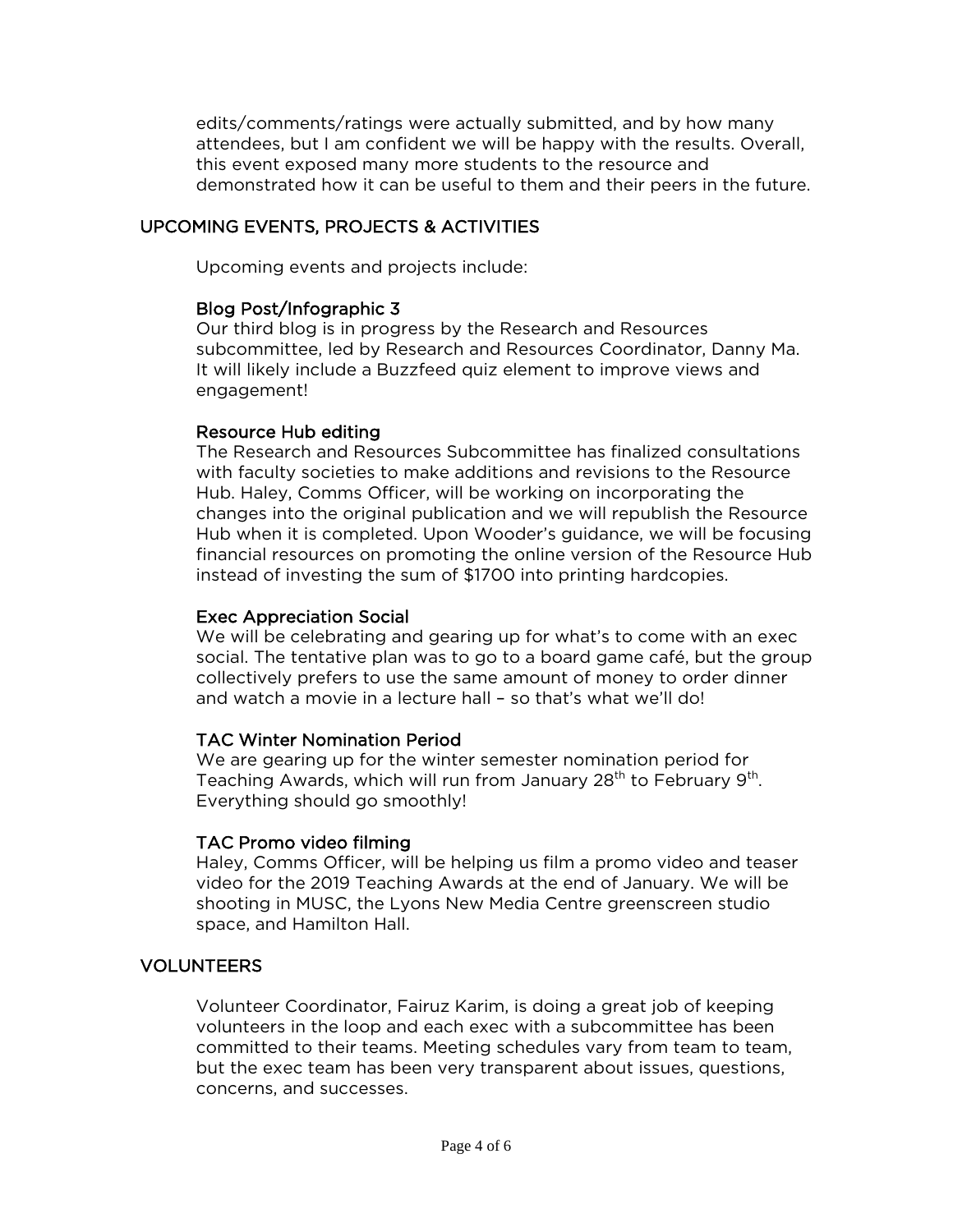## SUCCESSES

1. Course Wikithon went great!

2. MacPherson project is finally in motion!

3. My exec team has been showing so much initiative; particular during times that I had to take a step back.

## CURRENT CHALLENGES

1. Same challenges with communication between The Underground (e.g. orders not being confirmed or being overlooked).

2. The TAC team and I wanted to have the Application-Based Awards info up in November but due to delays in several areas, we couldn't meet that deadline. I am worried now that applicants may not feel they have enough time to complete the application. To address this, I have modified some of the required documents in the application package to make it more accessible (e.g. reducing number of student reference letters from 10 to 3).

## Budget:

There are a few outstanding POs that I need to fill out to have the accounts properly charged for, including a \$300 MUSC rental fee for Teaching Awards Ceremony and accompanying AVTEK booking invoice, and a \$400 bill from TwelvEightly for the space and food service for Wikithon.

I have admittedly been slacking in my financial reporting responsibilities recently simply because I have had a lot of other tasks on my plate, but I plan to get everything sorted and back to organizational standard ASAP. I have a budget outline with my team and all is under control and every dollar is accounted for – it just may not appear that way in the records at this moment! By my next EB Report, my financial statement will be fully up to date.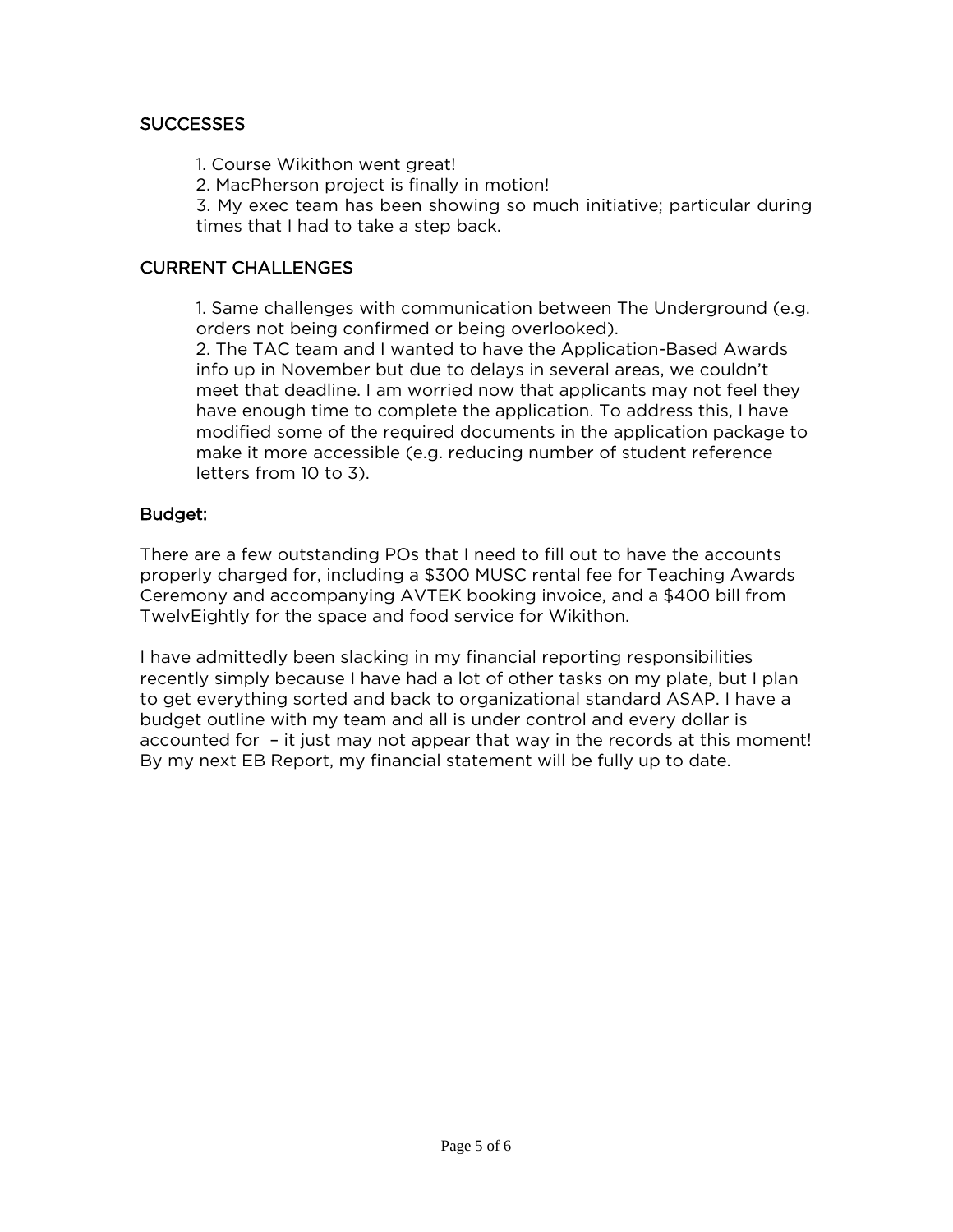| Excel Online           |                                        |                                                       | $\mathbf{Q}$ Print |          | <b>Fr</b> Data v | $\mathbf{D}$ Find | Comments  |          |
|------------------------|----------------------------------------|-------------------------------------------------------|--------------------|----------|------------------|-------------------|-----------|----------|
|                        | A                                      | B.                                                    | c                  | D        | E                | F                 | G         | H        |
| MSLI                   |                                        | For the Eight Months Ending Monday, December 31, 2018 |                    |          |                  |                   |           |          |
|                        |                                        | Current                                               | Prior Yr.          | Current  | Prior Yr.        | Prior Yr.         | Approved  | % Budget |
| <b>Macademics</b>      |                                        | Month                                                 | Month              | YTD      | <b>YTD</b>       | YE                | Budget    | Used     |
|                        |                                        | December                                              | December           | 2018-19  | 2017-18          | 2017-18           | 2019      | To Date  |
| All:                   |                                        |                                                       |                    |          |                  |                   |           |          |
|                        | 5003-0312 TCHA - OFFICE SUPPLIES       |                                                       |                    |          |                  |                   | 150.00    | 0.00%    |
|                        | 5101-0312 TCHA - TELEPHONE             |                                                       | 10.92              | 49.14    | 87.36            | 131.04            | 120.00    | 40.95%   |
|                        | 5201-0312 TCHA - PHOTOCOPYING          |                                                       |                    |          |                  |                   | 50.00     | 0.00%    |
|                        | 6102-0312 TCHA - ANNUAL CAMPAIGNS      |                                                       |                    | 296.00   | 722.67           | 929.51            | 1.500.00  | 19.73%   |
|                        | 6401-0312 TCHA - AWARDS & MEETINGS     | (500.00)                                              |                    | (500.00) | 35.20            | 1,704.47          | 2,000.00  | (25.00%) |
|                        | 6494-0312 TCHA - VOLUNTEER RECOGNITION | 69.61                                                 |                    | 199.45   | 304.16           | 396.29            | 500.00    | 39.89%   |
|                        | 6501-0312 TCHA - ADV. & PROMO.         | 47.00                                                 |                    | 1.020.41 | 1,720.00         | 1.857.20          | 1,700.00  | 60.02%   |
|                        | 6603-0312 TCHA - ACADEMIC RESOURCES    |                                                       |                    |          |                  | 26.41             | 1,700.00  | 0.00%    |
| 7001-0312 TCHA - WAGES |                                        | 528.00                                                | 578.41             | 4,225.66 | 3.591.69         | 5.438.91          | 6,700.00  | 63.07%   |
|                        | 7101-0312 TCHA - BENEFITS              | 39.60                                                 | 36.10              | 303.76   | 237.91           | 343.63            | 470.00    | 64.63%   |
|                        |                                        |                                                       |                    |          |                  |                   |           |          |
| Total All              |                                        | 184.21                                                | 625.43             | 5 594.42 | 6,698.99         | 10.827.46         | 14,890.00 | 37.57%   |
|                        |                                        |                                                       |                    |          |                  |                   |           |          |
|                        |                                        |                                                       |                    |          |                  |                   |           | 66.67%   |
|                        |                                        |                                                       |                    |          |                  |                   |           |          |
|                        |                                        |                                                       |                    |          |                  |                   |           |          |
|                        |                                        |                                                       |                    |          |                  |                   |           |          |
|                        |                                        |                                                       |                    |          |                  |                   |           |          |
|                        |                                        |                                                       |                    |          |                  |                   |           |          |
|                        |                                        |                                                       |                    |          |                  |                   |           |          |
| ×                      |                                        |                                                       |                    |          |                  |                   |           |          |

#### OTHER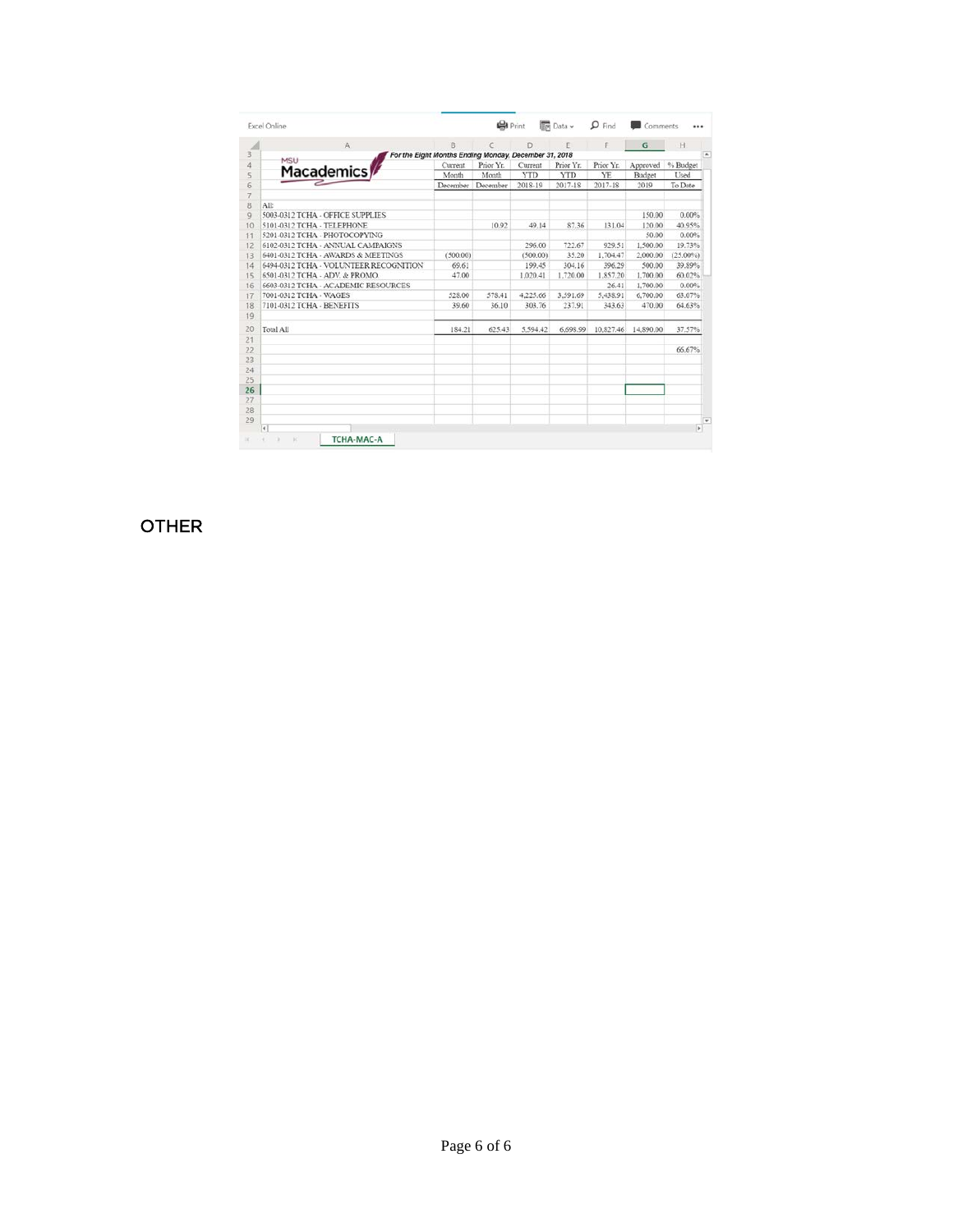

REPORT From the office of the… Maccess Coordinator

| TO:      | Members of the Executive Board           |
|----------|------------------------------------------|
| FROM:    | Hilary Zorgdrager                        |
| SUBJECT: | Maccess Report 6                         |
| DATF:    | Thursday January 24 <sup>th</sup> , 2019 |

## YEARPLAN UPDATE

Things have been busy! We have offered additional training to our returning volunteers and we are busy hiring new ones as well!

#### SERVICE USAGE

Service usage is relatively the same as it has been since I last reported. We find the space is full (11-13 people) or nearly full from the hours of 1-3PM. Support groups have also been well-attended with average attendance being about 5 people.

## PAST EVENTS, PROJECTS & ACTIVITIES

Exam Destressor with SAS Transition team was a huge success! We offered students a number of supplies to create their own self-care exam packages. We were able to attract a number of students who had never accessed the service before! The space was a little tight, so next time we run a similar event, we will book a MUSC room.

## UPCOMING EVENTS, PROJECTS & ACTIVITIES

I've planned a DISability Discussion with EIO, Grad Studies, and the 'Cripping Grad School' reading group to give students insight into graduating, applying and attending grad school. This was an incredibly successful event last year and this year, we hope to continue it as a series of workshops, once we gather student's priorities and concerns from the original discussion.

## BUDGET

| <b>ACCOUNT</b><br><b>CODE</b>                                | <b>ITEM</b>                | <b>BUDGET / COST</b> |
|--------------------------------------------------------------|----------------------------|----------------------|
| 6501-0118<br><b>MACCESS</b><br>$-$ ADV. $\&$<br><b>PROMO</b> | <b>TOTAL SPENT IN LINE</b> |                      |